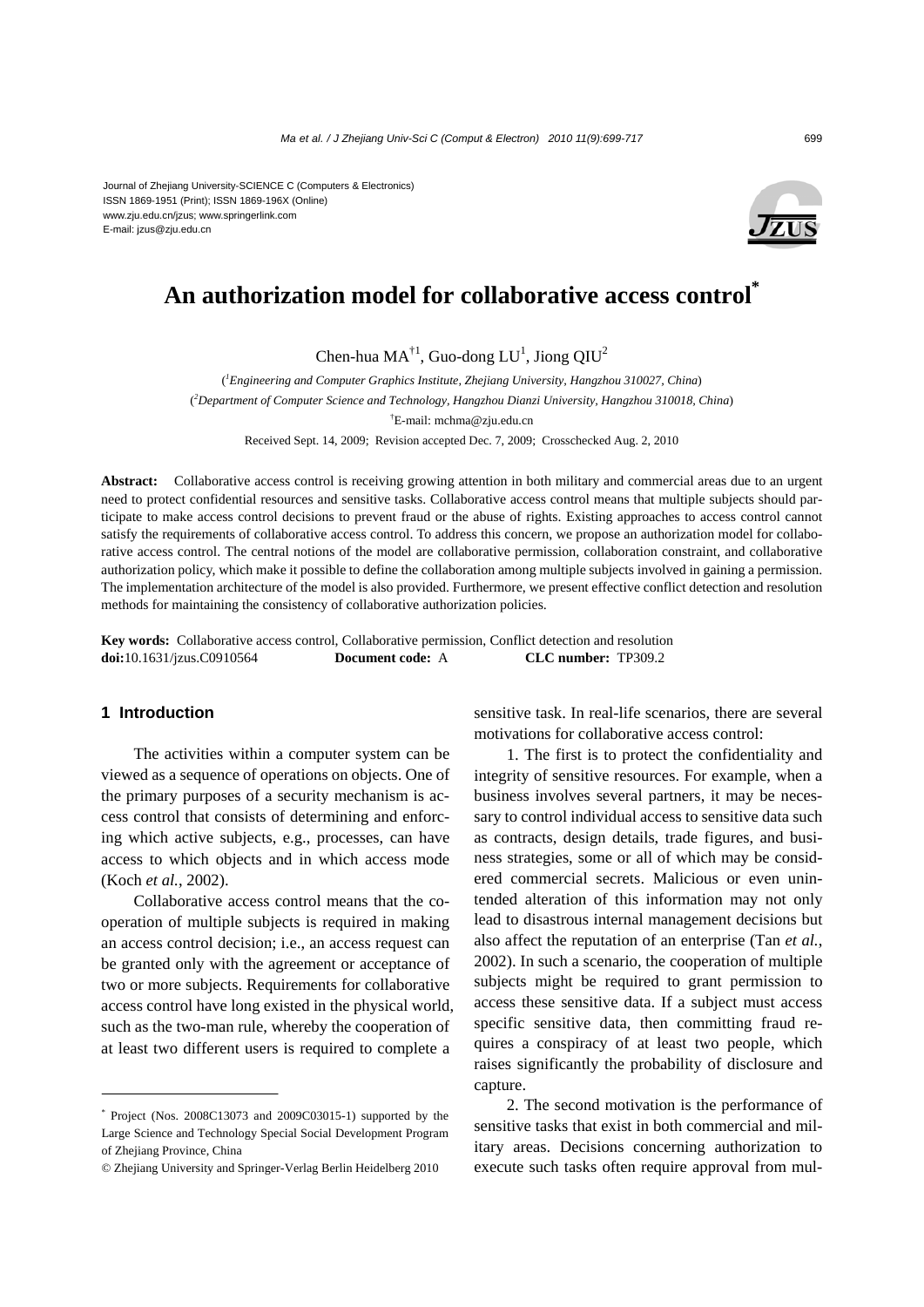tiple independent parties to prevent fraud and the abuse of rights. For instance, an important commercial investment strategy must be approved by at least half of the members including the chairman of the board of directors. Any individual, including the highest-level individuals, cannot be granted permission to approve such strategies unless the required collaboration among various parties is achieved.

Collaborative access control has several key requirements:

1. Permission weights should be considered to reflect the degree of trust held by different subjects in accessing a permission. In collaborative access control, different subjects may have different degrees of trust in gaining a permission. The degree of trust refers to the level of liability and trustworthiness that a subject has in a collaboration. For example, a general manager might have a higher degree of trust in collaborative access to business strategies than a common employee. A subject with a higher degree of trust in gaining a permission should be assigned a larger weight towards the permission. This is different from regular permission assignments in existing access control approaches.

2. A flexible approach should be followed to define the collaboration among multiple subjects for gaining a permission. In collaborative access control, a permission can be accessed only if the corresponding collaboration is achieved. For example, the permission to read a confidential document can be accessed only if at least three different users including a general manager agree with the access request, and the total weight of the permission owned by these users should be equal to or greater than 6. Different permissions may have different required collaborations. For instance, a permission with a higher degree of sensitivity (i.e., one involving a very sensitive protected resource) may require the involvement of more collaborators.

3. Context constraints (e.g., time, location, and historical information) are an important factor that should be specified in collaborative access control to support the least privilege principle; i.e., every subject should operate using the least amount of privilege necessary to complete a specific job. For example, a common employee can be granted the permission to read confidential documents with a weight of 1 only when access time is between 9 am and 5 pm.

Existing approaches to access control cannot satisfy the above requirements. To address the problem, we propose an authorization model for collaborative access control (CACAM) in the context of RBAC (role-based access control), which is accepted as the access control model most suitable for enterprise organizations. Our contributions are summarized as follows:

1. The concepts of collaborative permission, collaboration constraint, and collaborative authorization policy are proposed to address the above requirements. Collaborative permissions refer to the permissions that need to be accessed collaboratively by multiple parties. Each collaborative permission is associated with a collaboration constraint, which makes it possible to express the conditions that need to be satisfied by collaborators to gain the permission flexibly. Collaborative permissions are assigned to roles via the specification of collaborative authorization policies. An important feature of the policy is that it can specify how much weight a role carries towards attaining a specific collaborative permission.

2. Effective conflict detection rules for collaborative authorization policies are proposed to prevent the occurrence of inconsistent system states. Moreover, we introduce a flexible approach to resolve conflicts by defining two new concepts, priority rule and resolution policy.

3. We present the implementation architecture for CACAM and describe the collaboration among multiple subjects for gaining a collaborative permission.

#### **2 Related works**

In the past decade, a considerable amount of work has been done on access control. The research most directly related to ours has been in the areas of access control in collaborative applications, privacy-aware access control, and separation of duty (SoD).

To fulfill the security requirements in collaborative environments, many related studies have been carried out. Traore and Khan (2003) proposed a flexible protection scheme based on a lattice security model that combines information flow and access control mechanisms to address privacy and integrity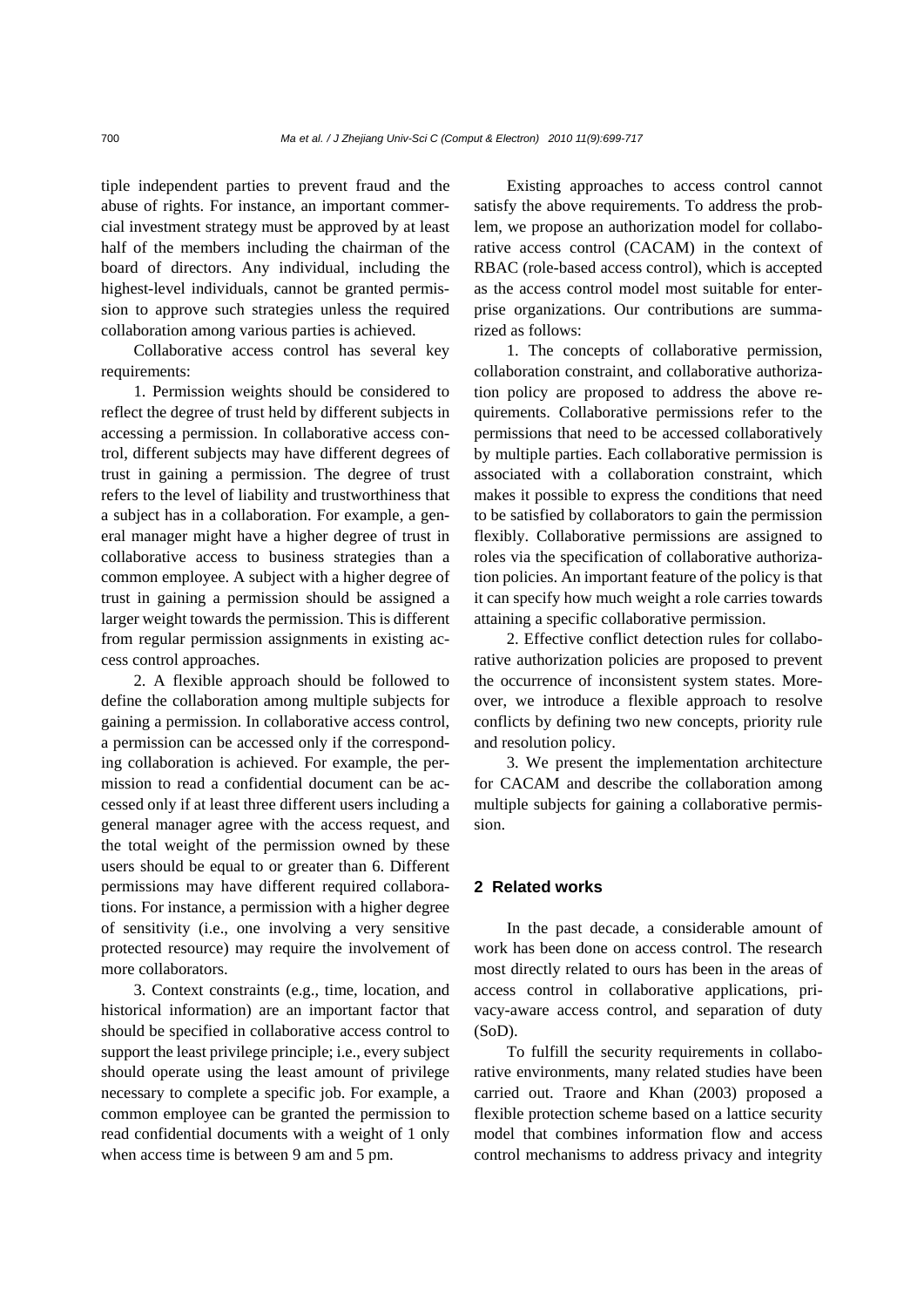requirements in scalable collaborative environments. In their scheme, an owner of a shared resource can attach security policies that define who is allowed to do what operations to the resource, thus preventing the leakage of valuable data to others. Li *et al.* (2007) addressed the issue of access control in a corporate collaboration setting, proposed guidelines for setting up multiple access control policies, and discussed the conflicts that occur between access policies. However, the approaches proposed in these studies did not address the collaboration among multiple subjects in making access control decisions.

Alsulaiman *et al.* (2007) presented a thresholdbased collaborative access control model T-CAC, which makes it possible to specify some collaboration among various users to obtain permission. However, T-CAC defines only the weight required by collaborators to gain the requested permission. Other important factors in collaboration, such as the least number of collaborators used to prevent fraud and the abuse of rights, were overlooked. Moreover, T-CAC does not address the specification of context constraints in authorization policies, and the conflict detection and resolution methods used to prevent the occurrence of inconsistent system states have not been addressed.

Carminati and Ferrari (2008) addressed the issue of privacy-aware collaborative access control in Web-based social networks (WBSNs) by presenting a protocol based on a collaboration of selected nodes in the network. Kim *et al.* (2008) proposed a collaborative model based on XACML (extensible access control markup language) of the OASIS (open architecture for securely interworking services) standard in pervasive environments. However, permission weight reflecting the trustworthiness of collaborators was not considered.

Li *et al.* (2008) proposed a novel access control model for a multi-party collaborative environment and developed an extension to the reference architecture for XACML to support collaborative access control. However, the proposed model aims to decompose global policies into local policies and strategies to protect sensitive information belonging to one party from being known by other parties. This model is not suitable for the scenarios discussed above and cannot satisfy the requirements of collaborative access control.

To address the issue of privacy protection, several privacy-related access control models and approaches have been proposed. Franz *et al.* (2006) discussed how protection of data can be realized in a privacy-enhanced, flexible eLearning environment by using anonymous credentials and different access control policies provided by PRIME (privacy and identity management for Europe, a European project aiming at developing a working prototype of a privacy-enhancing identity management system). Ni *et al.* (2007) introduced a family of models (P-RBAC) that extend the well-known RBAC model to provide full support for expressing highly complex privacy-related policies. In P-RBAC, a privacy policy is expressed as a privacy permission, which explicitly states the intended purpose, along with the conditions under which the permission can be given, and the obligations that are to be finally performed. P-RBAC unifies privacy policy enforcement and access control policy enforcement into one access control model. Ardagna *et al.* (2008) presented a privacy-aware framework that integrates access control policies together with a new type of privacy policy, called a data handling policy, which allows users to specify and regulate how personal identifiable information will be handled by the receiving parties. However, these studies did not address the collaboration among multiple users to gain privacy-related permissions.

SoD is a well-known security principle used to formulate multi-person control policies. Its purpose is to prevent fraud and error by spreading the responsibility and authority for an action or task over multiple people, thereby raising the risk involved in committing a fraudulent act by requiring the involvement of more than one individual (Simon and Zurko, 1997). In the past 20 years, a considerable amount of work (Michael *et al.*, 1990; Simon and Zurko, 1997; Gligor *et al.*, 1998; Ahn and Sandhu, 2000; Crampton, 2003; Joshi *et al.*, 2003; Sohr *et al.*, 2005) has been done on SoDs and a variety of SoD variations have been presented (Table 1).

Note that these variations focus on controlling membership in, activation of, and use of roles, and aim at dividing a business process into several steps, spreading the responsibilities and authorities for these steps over multiple people and requiring that each step be performed by a different person. These SoD variations do not provide multi-person control over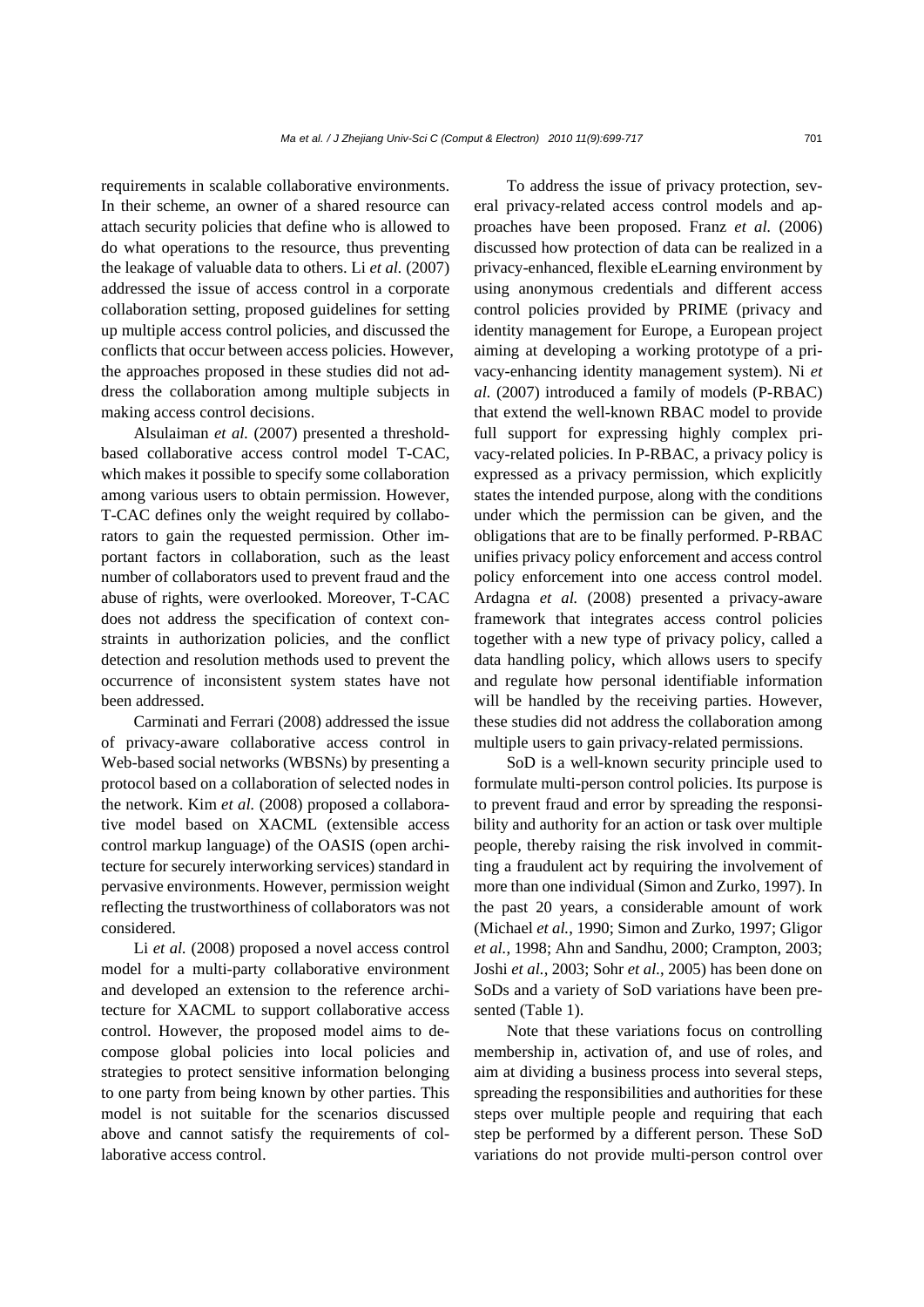| No.            | SoD variation                                  | Description                                                                                                                                                                                             |
|----------------|------------------------------------------------|---------------------------------------------------------------------------------------------------------------------------------------------------------------------------------------------------------|
|                | Conflicting roles (CR)                         | Two or more roles of a conflicting role set cannot be assigned to the same user                                                                                                                         |
| 2              | Conflicting permissions (CP)                   | A user cannot acquire conflicting permissions                                                                                                                                                           |
| 3              | Conflicting users (CU)                         | Two conflicting users cannot have roles in the same conflicting role set                                                                                                                                |
| $\overline{4}$ | User-based static SoD                          | No role in a specific set is assigned to two or more users in a specific set                                                                                                                            |
| 5              | Simple dynamic SoD<br>(User-based dynamic SoD) | Users may not assume two restricted roles at the same time. Restricted roles<br>refer to roles that have constraints on their activation or use                                                         |
| 6              | Session-based SoD                              | Restricted roles cannot be active at the same time in the same user session                                                                                                                             |
| 7              | Object-based SoD                               | No user may act upon a target that the user has previously acted upon                                                                                                                                   |
| 8              | Operational SoD                                | No user may assume a set of roles that contain all the actions in a complete<br>business task                                                                                                           |
| 9              | History-based SoD                              | No user is allowed to perform all the actions in a business task on the same<br>target or collection of targets                                                                                         |
| 10             | Role enabling/disabling<br>time-based SoD      | Roles from a given role set cannot be enabled/disabled at the same time in a<br>given time interval                                                                                                     |
| 11             | Assignment time-based SoD                      | A user or a permission can be assigned to a role in a specific time interval                                                                                                                            |
| 12             | Activation time-based SoD                      | Activation time-based SoDs allow one to specify how a user should be re-<br>stricted in activating a role. For example, specifying the total duration for<br>which a user is allowed to activate a role |

**Table 1 Major SoD variations proposed in previous studies**

SoD: separation of duty

access control decisions; i.e., they do not support the collaboration among various users to gain a specific permission, and cannot satisfy the practical requirements for collaborative access control.

## **3 Overview of the RBAC96 model**

We will base our discussion on RBAC96 (Sandhu *et al.*, 1996), the most well-known rolebased access control model. In this section, we provide an overview of the concepts within the model. Central to the model are the concepts of user, role, role hierarchy, permission, session, user-role assignment, permission-role assignment, and constraint (Fig. 1).



**Fig. 1 The RBAC96 model**

A user is a human being or an intelligent autonomous agent. A role is a job function or job title within an organization with some associated semantics regarding the authority and responsibility conferred on a member of the role. A role hierarchy is a partial order on roles. If role  $r_i$  can inherit permissions assigned to role  $r_i$ , denoted as  $r_i \geq r_i$ , we refer to  $r_i$ as a senior role of  $r_i$ , and  $r_i$  as a junior role of  $r_i$ . A permission is an approval of a particular mode of access to one or more objects in the system. Each session is a mapping of one user to possibly many roles. Users are associated with roles using the user-role assignment relation UA⊆*U*×*R*. Permissions are associated with roles using the permission-role assignment relation PA⊆*P*×*R*. Constraints are a powerful mechanism for laying out higher-level organizational policies.

## **4 Description of the CACAM model**

In this section, we describe the central notions of our model (Fig. 2). CACAM preserves the advantages of RBAC, and offers the added specification of fine-grained collaborative access control policies by introducing the concepts of collaborative permission, collaboration constraint, and collaborative authorization policy. In CACAM, permissions are classified into two categories: regular permissions and collaborative permissions. Regular permissions refer to the permissions defined in traditional RBAC models, and can be granted without the participation of multiple independent parties. Collaborative permissions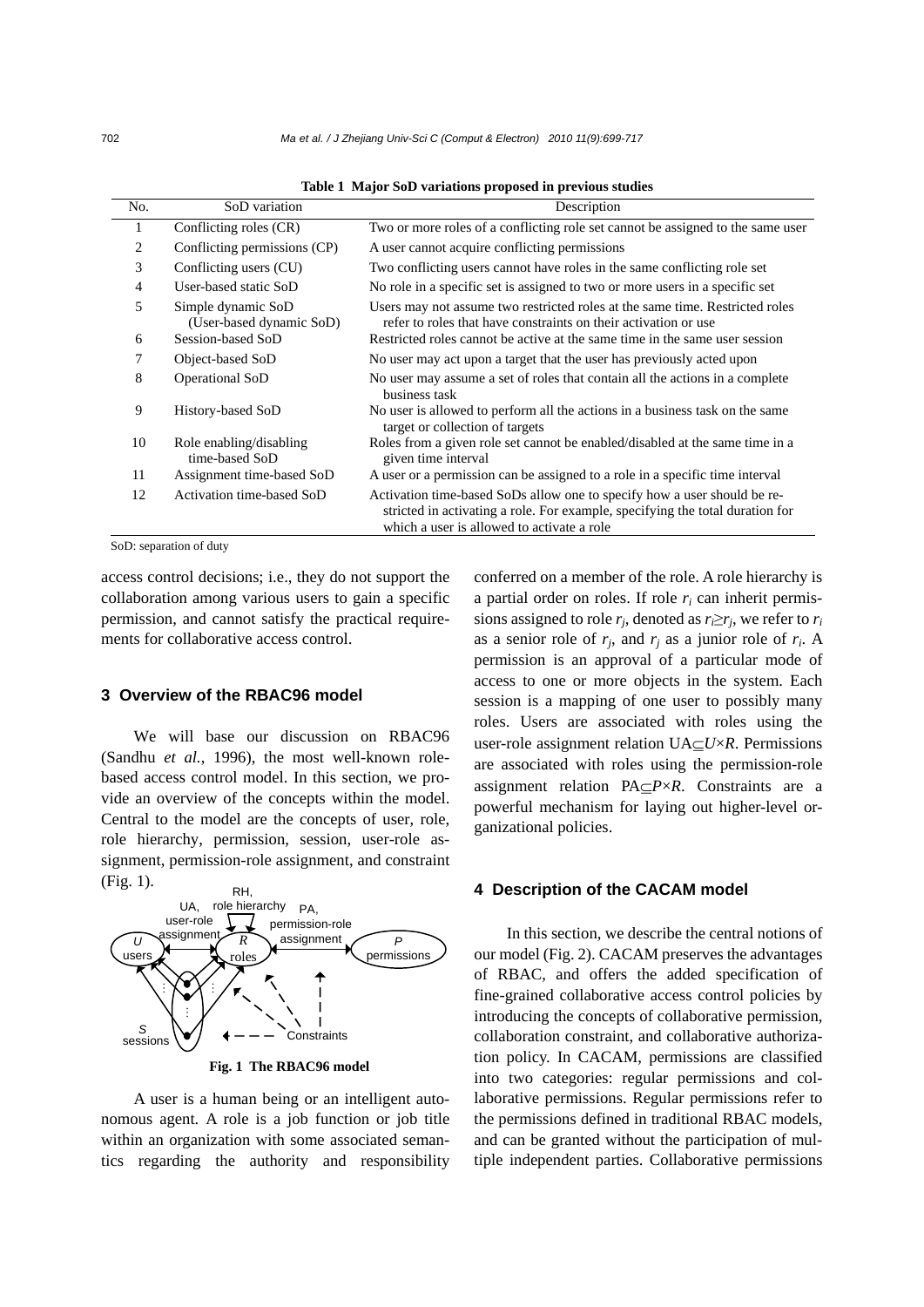refer to the permissions that can be accessed only when multiple-independent parties agree to do so. A collaborative permission is defined as a regular (RBAC) permission constrained by a collaboration constraint, which specifies the conditions that should be satisfied by collaborators for gaining it. Collaborative permissions are assigned to roles via the specification of collaborative authorization policies.



**Fig. 2 The collaborative access control authorization model (CACAM)**

## **4.1 Collaborative permission**

**Definition 1** (Regular permission)A regular permission *p* is defined as a pair *p*:  $\langle$ operation, object $\rangle$ , where operation is a particular mode of access, and object denotes a specific object.

**Definition 2** (Collaborative permission) A collaborative permission can be defined as a regular permission associated with a collaboration constraint, which grants access only if the collaboration constraint evaluates to 'true'. A collaborative permission cp takes the form cp:  $\langle p, cc \rangle$ , where p is a regular permission defined above, and cc denotes the collaboration constraint associated with cp (collaboration constraints will be discussed in more detail later).

For example, the permission to read confidential business contracts is a collaborative permission, and can be accessed only if at least three different users including a general manager agree to do so, and these users should activate at least two different roles, whereas the permission to read public documents is a regular permission.

#### **4.2 Collaboration constraint**

A collaborative permission to be accessed by multiple parties may have some specific requirements on the collaboration among these parties, which we refer to as collaboration constraints.

**Definition 3** (Collaboration constraint) A collaboration constraint can be specified as a Boolean expression on some attributes of the collaborators involved in gaining corresponding collaborative permission, denoted as

cc:=Clause1∨Clause2∨…∨Clause*i*, Clause:=Condition1∧Condition2∧…∧Condition*m*, Condition:=<at><operator><value>,

where 'at' represents an attribute of collaborators in accessing a collaborative permission, 'operator' is a logical operator in the set  $\{>, <, >=, <, ==, !=\}$  and this set can be extended to also accommodate userdefined operators, and 'value' is a specific value of 'at'.

These attributes can be the number of collaborators (col\_num), the total weight of targeted permission owned by collaborators (total\_weight), the number of roles activated by collaborators (role\_num), and the set of roles activated by collaborators (role\_set), etc. The possible attributes on collaborators can be defined flexibly according to the security requirements in collaborative access control.

For example, consider the following two collaborative permissions:

 $cp_1$ : <read, confidential contract,  $cc_1$ >, cp<sub>2</sub>: <read, regular contract,  $cc_2$ >,

where cc<sub>1</sub>: (col\_num>=3) $\land$ (role\_num>=2) $\land$ (role\_set  $\supset$ 'general manager'), cc<sub>2</sub>: col num $>=$ 2.

 $cp<sub>1</sub>$  states that the permission to read confidential business contracts can be accessed only if at least three different users including a general manager agree to do so, and these users should activate at least two different roles;  $cp<sub>2</sub>$  indicates that the permission to read regular contracts can be granted to a requester only if he/she has approval from another user.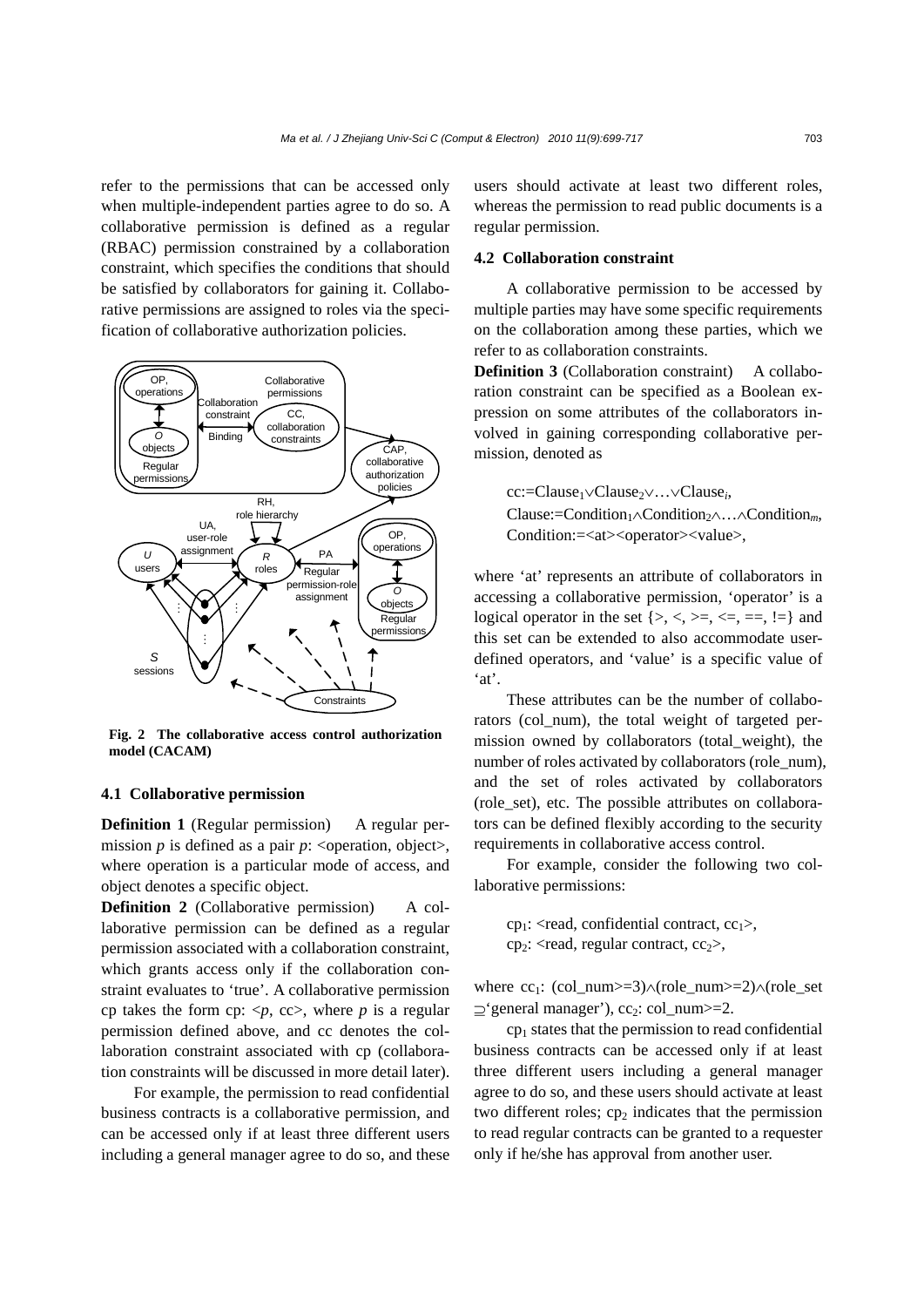A collaboration constraint will be evaluated when there is a request to access the corresponding permission. Permission will be granted only if the collaboration among participants supporting the request satisfies the constraint. Different collaborative permissions may have different collaboration constraints. A collaborative permission with a higher degree of sensitivity (e.g., when the protected resource related to the permission is very sensitive), may require a more complex collaboration constraint. For instance, permission  $cp<sub>1</sub>$  shown above requires more collaborators to be involved than permission  $cp<sub>2</sub>$ .

#### **4.3 Context constraint**

Constraints proposed in traditional RBAC models can be classified into three broad categories: SoD, cardinality constraints, and prerequisite constraints. These constraints cannot express contextual information (e.g., time and location) that can specify complicated situations in which roles can activate assigned permissions. For example, sales clerks can be granted the permission to read important business strategies with a weight of 1 only when access time is between 9 am and 5 pm. To address this issue, a context constraint is defined based on previous work on context-aware applications (Dey, 2001; Neumann and Strembeck, 2003; Hulsebosch *et al*., 2005).

**Definition 4** (Context parameter) A context parameter represents a certain property of the environment, capable of influencing or controlling when and how a collaborative authorization policy is enforced. A context parameter may be a concrete property familiar in everyday life, such as time, location, identity, activity, and network capabilities, or an abstract concept such as the access intention of a user. By analyzing the system security requirements, security administrators can determine the set of context parameters used to specify authorization policies. For example, suppose we have a context parameter set  $CE = \{time, access IP address, DA IPSet\}$ , where time represents the current time, access IP address the IP address of a user, and DA\_IPSet the IP address set of the local network.

Each context parameter is associated with a context function, which is a mechanism to acquire the current value of the parameter. For example, the function gettime() is defined to return the current time, and the function access  $\text{IPaddress}(u)$  is used to obtain

the IP address of user  $u$ , who may be the user initiating the current access request.

**Definition 5** (Context condition) A context condition is a Boolean expression that compares the current value of a context parameter with either a predefined specific value, or the current value of another context parameter. It takes the form cd:  $\langle$  context par $\rangle$  $\leq$ operator $\geq$ *v* $>$ , where context\_par is a context parameter with which the context condition is concerned, 'operator' is either a logical operator in the set  $\{>, <, >=, \le, ==, !=\}$ , or a user-defined operator as well, and *v* denotes a predefined value of context\_par, or another context parameter. For example,  $'cd_1$ : access IP address in DA\_IPSet' is a context condition, indicating that the access IP address is in the local area network, where 'in' is a user-defined logical operator.

**Definition 6** (Context constraint) A context constraint is defined as a logical conjunction of context conditions, and is denoted as

> *c*:=Clause1∨Clause2∨…∨Clause*i*, Clause:=cd<sub>1</sub>∧cd<sub>2</sub>∧…∧cd<sub>n</sub>,

where  $\text{cd}_i$  ( $i=1, 2, ..., n$ ) represent context conditions defined above. For example, the following context constraint states that the current time is between 9 am and 5 pm, or that the access IP address is in the local area network:

> *c*<sub>1</sub>: ((time>=9:00)∧(time<=17:00))∨ (access\_ IP\_ address in DA\_IPSet).

Before describing design details, the criteria for choosing representative nodes are investigated.

#### **4.4 Collaborative authorization policy**

In classical RBAC models, permissions are assigned to roles via the specification of permission-role assignment relations. If a permission is assigned to a role, then a member of the role can access the permission. This is rather different from the scenarios in collaborative access control. In collaborative access control, a collaborative permission is partitioned into several pieces and distributed to multiple users. In some cases, the permission can be accessed only if the number of collected permission pieces is equal to or greater than a required threshold-number. Moreover, the number of permission pieces owned by different users may be different since the degree of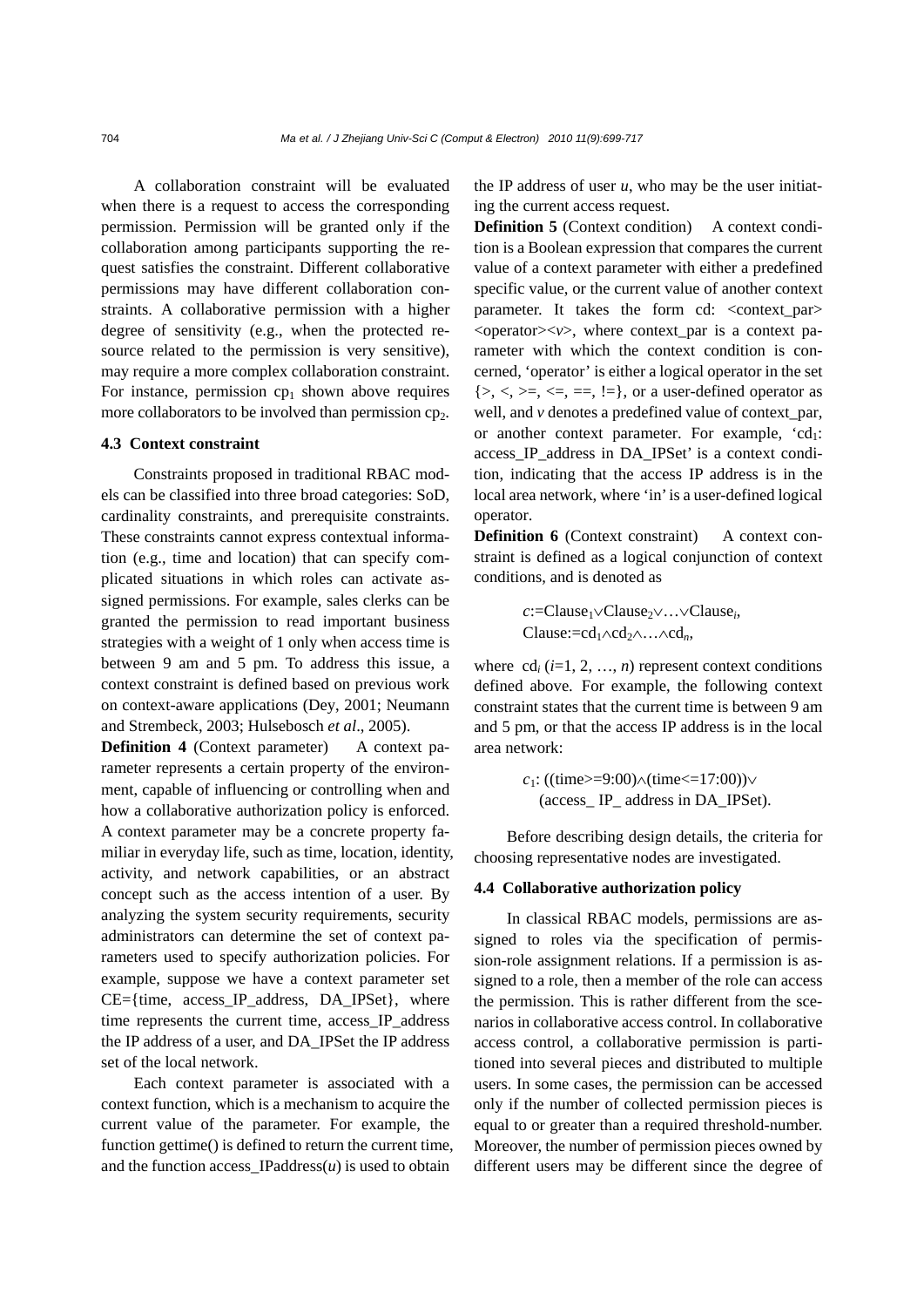trustworthiness in gaining the permission differs from one user to another. A higher-level user usually behaves with a higher degree of trust and thus is assigned more permission pieces. Consider the following scenario:

**Scenario 1** Consider an enterprise with several roles, including general manager, sales manager, and sales clerk. To safeguard the confidentiality of business strategies, the permission to read such strategies is divided into several pieces for distribution to these roles. A general manager is assigned three pieces towards the permission, a sales manager has two pieces, and a sales clerk is assigned only one piece, since role 'general manager' behaves with the highest, and role 'sales clerk' the lowest degree of trust in collaborative access to the permission. An individual shall not be granted such a permission unless he/she has approval from one or more other users, and at least five pieces towards the permission are required.

In this scenario, role 'general manager' behaves with a higher degree of trustworthiness and is assigned more pieces towards the permission than other roles. Therefore, the permission can be accessed with fewer participants if a general manager is involved. Only two users, e.g., a general manager and a sales manager, are required to gain the permission with the participation of a general manager; otherwise, at least three users, e.g., two sales managers and a sales clerk, are required.

To address the above requirement in collaborative access control, we introduce the concept of 'collaborative authorization policy', which makes it possible to reflect the degree of trust of different roles in permission assignments.

**Definition 7** (Collaborative authorization policy) A collaborative authorization policy, cap, is defined as a 5-ary tuple, i.e., cap: <*r*, cp, pweight, type, *c*>. Herein, cp is a collaborative permission and pweight represents the weight of permission cp owned by a member of role *r*, i.e., the number of permission pieces assigned to role *r* towards permission cp. pweight is identified based on the degree of trust of role *r* in accessing permission cp. 'type' denotes one of two policy types, either inheritable '1' or non-inheritable '0'. *c* is the context constraint related to cap, specifying the situation under which cap is active (i.e., a member of role *r* can be granted permission cp with a weight pweight if constraint *c* is satisfied). *c* is 'null' if there are no constraints for the activation of cap.

**Definition 8** (Inheritable collaborative authorization policy) cap: <*r*, cp, pweight, 1, *c*> as an inheritable collaborative authorization policy states that role *r* and its senior roles can be granted permission cp with a weight pweight if constraint *c* is satisfied.

**Definition 9** (Non-inheritable collaborative authorization policy) cap:  $\langle r, cp, p$  weight, 0,  $c \rangle$  as a noninheritable collaborative authorization policy means that role  $r$  can be granted permission  $p$  with a weight pweight if constraint *c* is satisfied, whereas its senior roles cannot inherit such a permission.

By the specification of inheritable attributes in collaborative authorization policies, CACAM can support full and partial authority inheritance on role hierarchies.

An example of collaborative authorization policy is as follows:

cap<sub>1</sub>:  $\langle$  sales manager, cp<sub>1</sub>, 2, 0, null $>$ , cp<sub>1</sub>: <read, business strategy,  $cc_1$ >, cc<sub>1</sub>: (col\_ num>=2) $\land$ (total\_weight>=5).

 $cap<sub>1</sub>$  is a non-inheritable policy, stating that role 'sales manager' is assigned the collaborative permission to read business strategies with a weight of 2, whereas its senior roles cannot inherit the permission.

## **4.5 Complexity of permission weight specification**

The identification of permission weights is important for the definition of collaborative authorization policies. As described above, the weight of permission cp owned by a member of role *r* is identified based on the trust level of role *r* in accessing permission cp. A role with a higher degree of trustworthiness in gaining a specific collaborative permission should be assigned a larger weight over the permission. Therefore, permission weight specification is based on trust-level evaluation.

Trust is a subjective and elusive notion. As Gambetta (1990) pointed out: "trust (or, symmetrically, distrust) is a particular level of the subjective probability with which an agent will perform a particular action." Trust is affected by those actions that we cannot monitor, and the level of trust depends on how our own actions are in turn affected by the agent's actions. Moreover, trust is a multidimensional quantity and is given for a specific con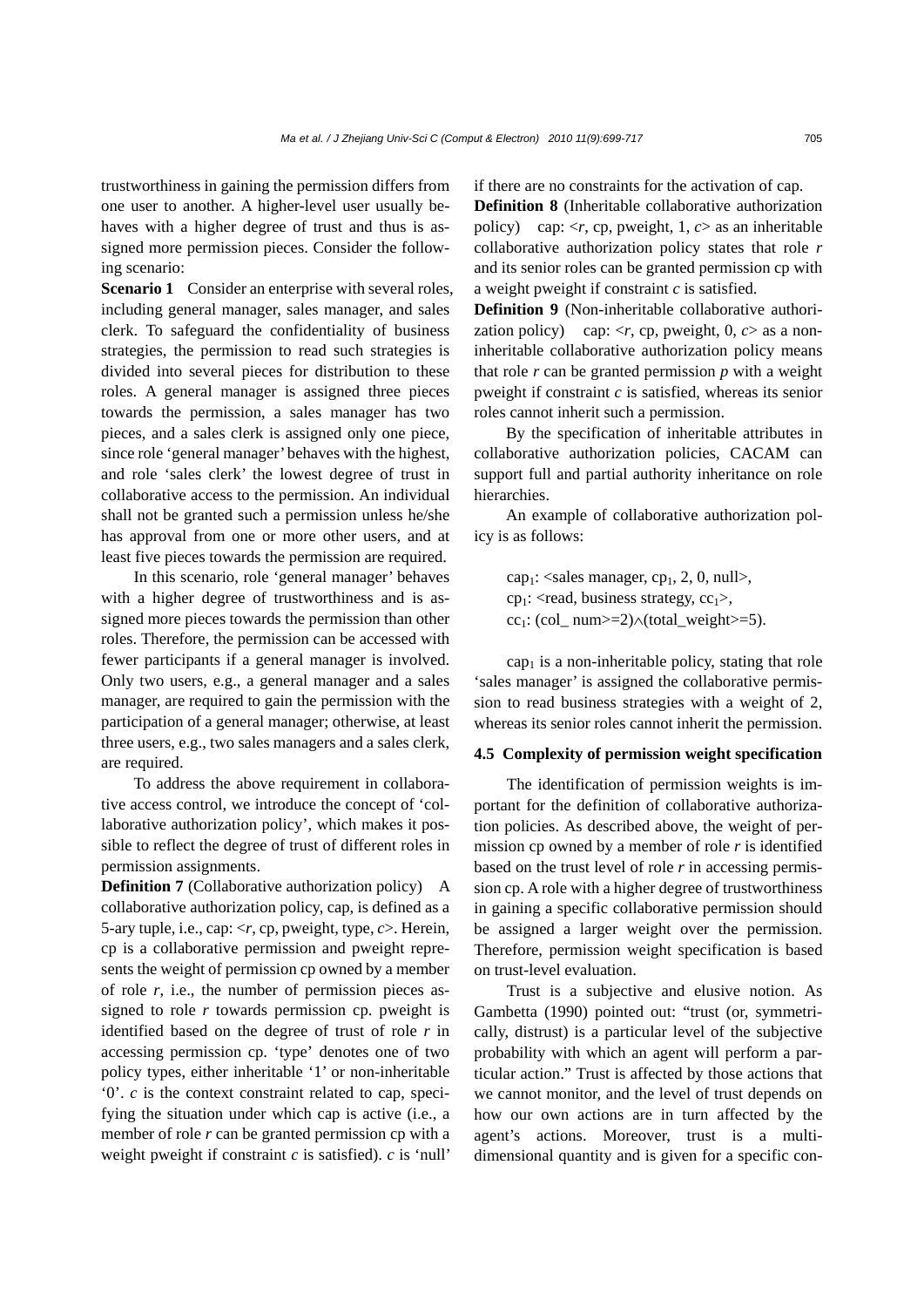text. A role that is trusted to access a specific permission may not be trusted to access other permissions. For example, a designer who is trusted to design a drawing may not be trusted to approve a drawing. Thus, the same role may have different degrees of trustworthiness in accessing different permissions, and different roles may have different degrees of trust in accessing the same permission. Therefore, trust evaluation is a subjective and complex action, which depends on the security administrator's knowledge of the semantics of roles and collaborative permissions.

The degree of trustworthiness can be expressed as trust values. Different values have different semantics (Table 2).

**Table 2 Trust values and their semantics**

| Trust value   | Meaning                                                     |
|---------------|-------------------------------------------------------------|
|               | Lowest possible trust                                       |
| $\mathcal{L}$ | Average trust level                                         |
| 3             | High trust level, more trustworthy than<br>most roles/users |
|               | Very high trust level                                       |

When the degree of trust of role *r* in accessing permission cp has been evaluated and represented as a trust value, the weight of permission cp owned by a member of role *r* can be specified as the trust value. Suppose that rn is the number of roles and cpn is the number of collaborative permissions in the system. The complexity of permission weight specification is *O*(rn×cpn).

## **4.6 Calculation of permission weight in the presence of role hierarchy**

Let us consider the following policies:

 $cap_1$ : <general manager,  $cp_1$ , 2, 0, null>,

```
cap<sub>2</sub>: <designer, cp<sub>1</sub>, 1, 1, c_1>,
```
 $cp<sub>1</sub>$ : <read, top secret drawing,  $cc<sub>1</sub>$ >,

- cc<sub>1</sub>: (col\_num>=2) $\land$ (total\_weight>=5) $\land$ ((role\_ set⊇'board chairman')∨(role\_set⊇'general manager')),
- *c*<sub>1</sub>: (time>=9:00)∧(time<=17:00)∧ (access\_IP\_address in DA\_IPSet).

The permission to read top secret drawings is a collaborative permission, which cannot be granted unless at least two different users, including a board chairman or general manger, agree to do so. Moreover, the total weight of the permission owned by these

collaborators should be equal to or greater than 5. Suppose that role 'general manager' is senior to role 'designer'. Policy cap<sub>2</sub> is inheritable; i.e., role 'general manager' can inherit the permission with a weight of 1 from its junior role 'designer'. At the same time, we observe that a general manager is directly assigned a weight of 2 towards the permission. In such a case, the calculation and identification of the total weight of the permission owned by the role 'general manager' is a significant issue. Here we are concerned mainly with the calculation of permission weight in the presence of role hierarchies.

## **Algorithm 1** Totalweight $(r, cp)$

**Input:** role *r*, collaborative permission cp

**Output:** the total weight of permission cp owned by role *r* 1 *P*←∅

2 tpw← $0$ 

/\* if there exists a policy that is associated with role *r* and permission cp, and its context constraint is satisfied \*/

- 3 **if** there exists cap<sub>*i*</sub>:  $\langle r_i, cp_i, p$  weight<sub>*i*</sub>, type<sub>*i*</sub>, *c<sub>i</sub>*>∈CAP,  $r_i = r$ , cp<sub>*i*</sub>=cp, and  $c_i$  is true **then**
- 4 tpw←tpw+pweight*<sup>i</sup>*
- 5 **end if**

/\* Each policy in *P* is inheritable, its role is junior to *r*, its permission is cp, and its context constraint is satisfied \*/

- 6 *P*←{cap*j*|cap*j*: <*rj*, cp*j*, pweight*j*, type*j*, *cj*>∈CAP, *rj*≤*r*, cp<sub>j</sub>=cp, type<sub>j</sub>=1, and  $c<sub>j</sub>$  is true}
- 7 **for each** cap*j*: <*rj*, cp*j*, pweight*j*, type*j*, *cj*>∈*P* **do**
- 8 tpw←tpw+pweight*<sup>j</sup>*
- 9 **end for**
- 10 return tpw

As described in Algorithm 1, in the presence of role hierarchies, the total weight of permission cp owned by a member of role *r* is the sum of the weight directly assigned to *r* and the weight inherited from its junior roles. The complexity of the algorithm is *O*(capn), where capn represents the number of defined collaborative authorization policies.

**Theorem 1** Algorithm 1 is correct.

**Proof** Algorithm 1 evaluates all policies. If there is no active policy that is associated with permission cp and role *r* (or its junior roles), the algorithm will return 0. Otherwise, it returns the sum of the weight directly assigned to *r* and the weight inherited from its junior roles towards permission cp. The algorithm will terminate since the number of collaborative authorization policies is finite.

Therefore, in the above example, a general manager has a total weight of 3 towards collaborative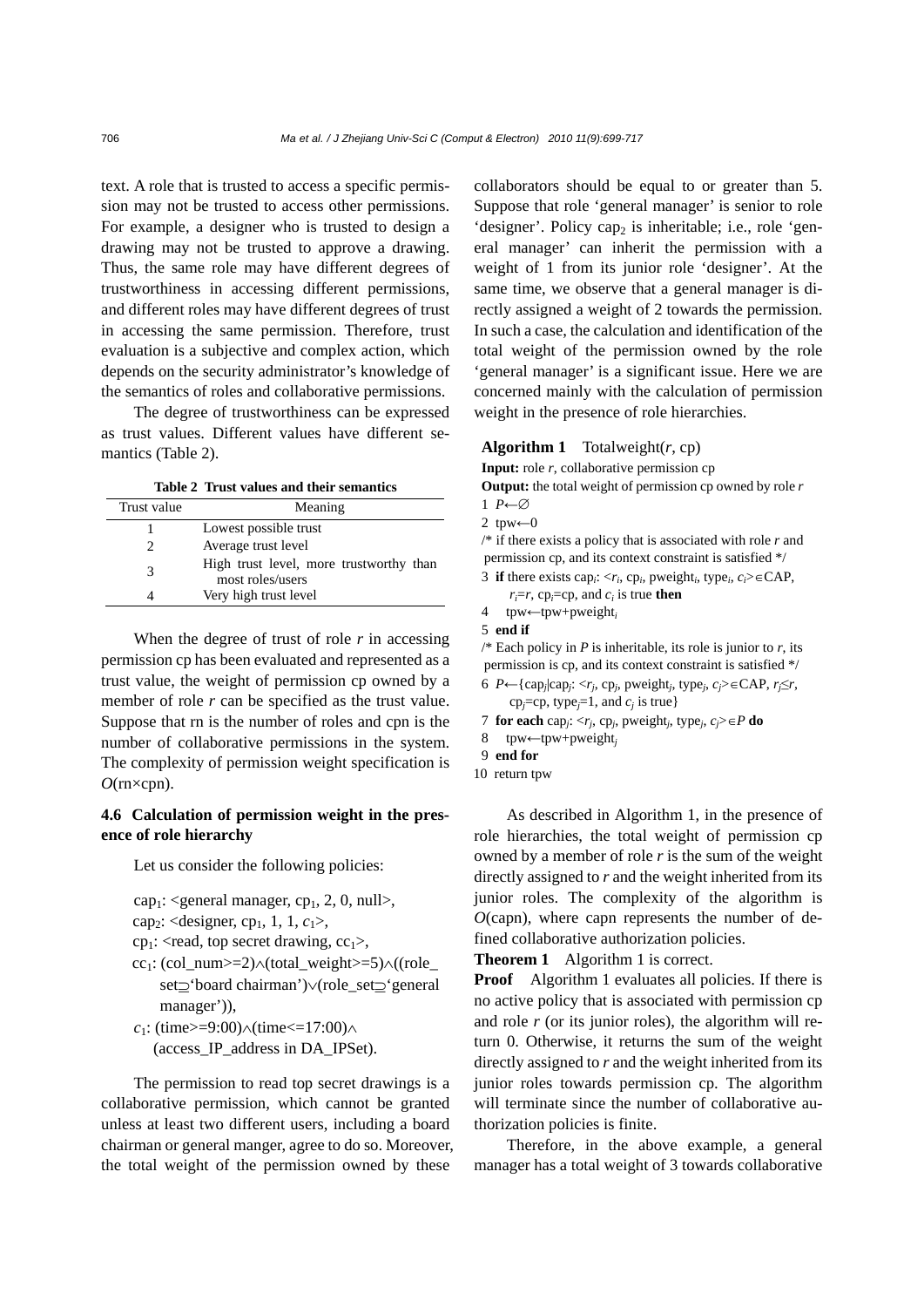permission  $cp<sub>1</sub>$  when the current time is between 9 am and 5 pm, and the access IP address is in the local area network.

## **5 Conflict detection and resolution**

For a large-scale system, the number of collaborative authorization policies may grow large and the interactions between them will be complex and difficult to predict. When two collaborative authorization policies are deemed incompatible with each other and their objectives cannot be simultaneously met, or the performance of two or more collaborative authorization policies will lead to situations that are forbidden by defined SoD constraints, conflicts will occur.

We believe that conflicts can be classified into two broad categories, defined as follows:

**Definition 10** (Policy conflict) Policy conflicts occur when two or more collaborative authorization policies are deemed incompatible with each other. For example, consider the following two policies:

 $cap_1$ : <general manager, cp<sub>1</sub>, 2, 0, null>, cap<sub>2</sub>: <general manager, cp<sub>1</sub>, 1, 0, null>, cp<sub>1</sub>: <read, business strategy,  $cc_1$ >, cc<sub>1</sub>: (col\_num>=2) $\land$ (total\_weight>=5).

Policy cap<sub>1</sub> states that a member of role 'general manager' is assigned the permission to read a business strategy with a weight of 2, while policy cap. indicates that a member of role 'general manager' is assigned the permission with a weight of 1. Thus, both of these policies cannot be satisfied at the same time and policy conflicts occur, and in this case, we cannot decide how much weight, 2 or 1, should be assigned to the role.

**Definition 11** (Policy-constraint conflict) Policyconstraint conflicts occur when the specification of two or more collaborative authorization policies violates defined SoD constraints in the system. For example, consider the following two policies:

cap<sub>1</sub>: <technique department manager,  $cp_1$ , 2, 0, null>,

 $cap_2$ : <technique department manager,  $cp_2$ , 1, 0, null>,

cp<sub>1</sub>: <write, secret drawing,  $cc_1$ >,  $cc_1$ : (col\_num >=2)∧(role\_set⊇'general manager'),  $cp_2$ : <approve, secret drawing,  $cc_2$ ,  $cc_2$ : (col\_num>=3)∧(total\_weight>=6)∧ (role\_set⊇'general manager').

Policy  $cap_1$  states that role 'technique department manager' is assigned permission to write secret drawings with a weight of 2, while policy cap<sub>2</sub> indicates that role 'technique department manager' is assigned permission to approve secret drawings with a weight of 1. Thus, the performance of the two policies will introduce conflicts into the system since the same person must not be allowed both to write and approve the same drawing for the separation of duties.

The development of conflict detection and resolution methods that can ensure and maintain the consistency of all collaborative policies is a significant research challenge. In this section, we are concerned mainly with the provision of effective conflict detection and resolution rules for the above defined conflicts.

## **5.1 Conflict detection**

5.1.1 Policy conflict detection

**Definition 12** (Related context constraints) For two context constraints  $c_i$  and  $c_j$ , if the contextual information specified by *ci* overlaps with the contextual information specified by *cj* (e.g., an overlap between two time intervals and another overlap between two locations), then they are related context constraints, denoted as: Related(*ci*, *cj*).

**Definition 13** (Non-related context constraints) For two context constraints  $c_i$  and  $c_j$ , if one of the following conditions is satisfied, then they are non-related context constraints, denoted as 'Non-related(*ci*, *cj*)':

1.  $c_i \rightarrow -c_j$ . The reverse of  $c_j$  is inferable by  $c_i$ ;

that is, wherever  $c_i$  is satisfied,  $c_j$  is not satisfied.

2.  $c_i \rightarrow \neg c_i$ . The reverse of  $c_i$  is inferable by  $c_i$ ;

that is, wherever  $c_i$  is satisfied,  $c_i$  is not satisfied. For example, consider the following three con-

straints:

*c*<sub>1</sub>: (time>=8:00)∧(time<=10:00),

*c*<sub>2</sub>: (time>=9:00)∧(time <=10:00),

*c*<sub>3</sub>: (time>=11:00)∧(time<=17:00).

We have Related( $c_1$ ,  $c_2$ ), Non-related( $c_1$ ,  $c_3$ ), Non-related $(c_2, c_3)$ .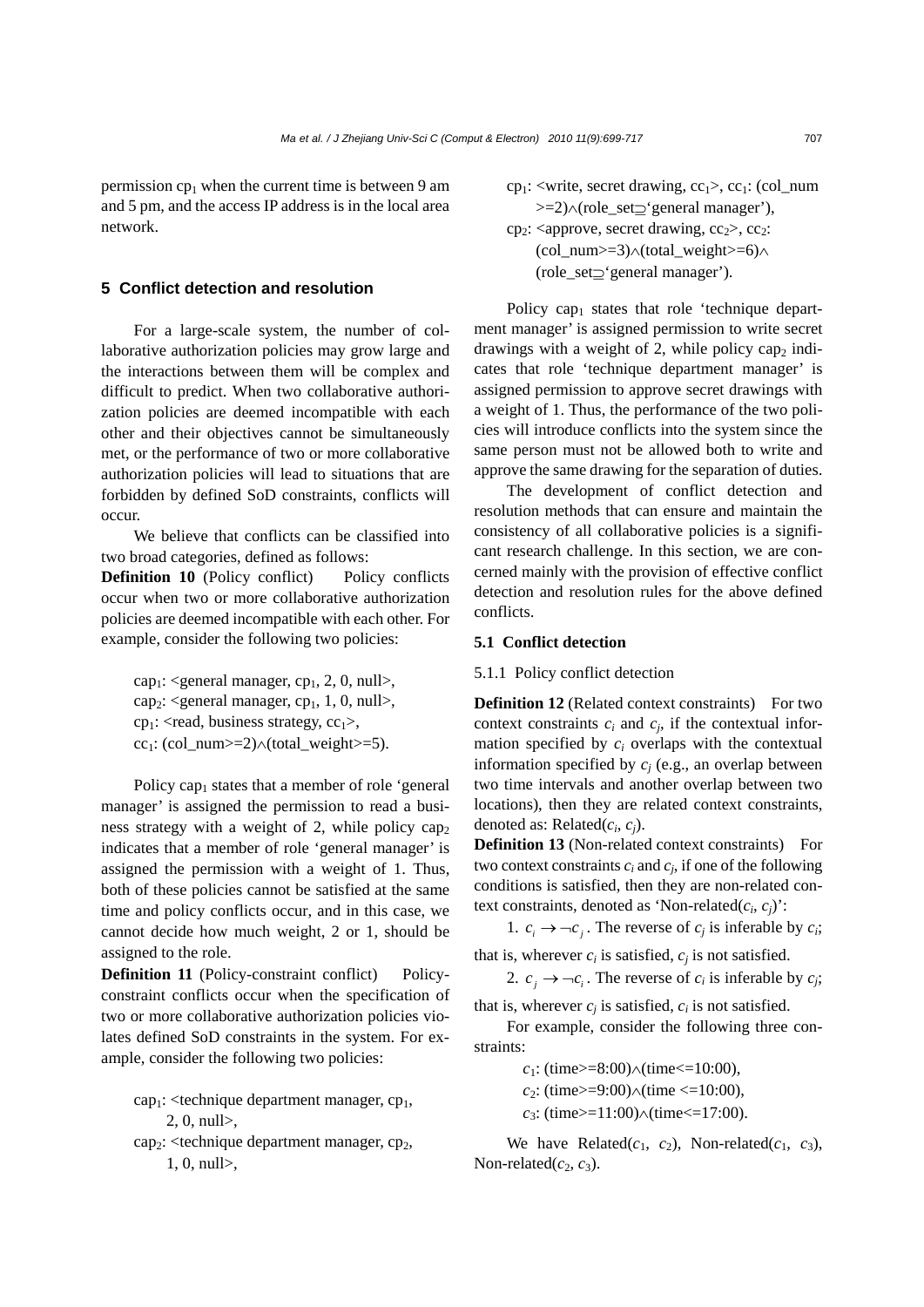A knowledge-based or a rule-based inference mechanism can be employed to perform the above inference.

**Definition 14** (Related collaborative authorization policies) If two collaborative authorization policies cap<sub>*i*</sub>:  $\langle r_i, cp_i, p$ weight<sub>*i*</sub>, type<sub>*i*</sub>, *c<sub>i</sub>*> and cap<sub>*j*</sub>:  $\langle r_j, cp_j,$ pweight*j*, type*j*, *cj*> have an overlapping scope specified by the pre-condition  $(r_i=r_j) \wedge (cp_i=cp_j) \wedge Related(c_i,$ *cj*), then they are related collaborative authorization policies, denoted as 'Related(cap*i*, cap*j*)'.

**Rule 1** (Policy conflict detection rule) ∀cap*i*, cap*j*∈ CAP, Related(cap*i*, cap*j*)∧((pweight*i*≠pweight*j*)∨(type*<sup>i</sup>* ≠type*j*))→Conflict(cap*i*, cap*i*). That is, if two policies are related and have different weights or types, then they are inconsistent and policy conflicts occur. Policy conflicts are detected at specification time, when new policies are added.

## **Algorithm 2** PolicyConflictDetection(CAP, new\_cap)

**Input:** the set of collaborative authorization policies

- CAP, newly defined policy new\_cap: <*r*, cp, pweight, type, *c*>
- **Output:** the set of policies exhibiting policy conflicts PolicyConflict\_CAP
- 1 PolicyConflict\_CAP←∅
- 2 **for each** cap*i*: <*ri*, cp*i*, pweight*i*, type*i*, *ci*>∈CAP **do**
- 3 **if**  $(r_i=r) \land (cp_i=cp) \land Related(c_i, c)$  **then**
- 4 **if** (pweight*i*≠pweight)∨(type*i*≠type) **then**
- 5 PolicyConflict\_CAP←PolicyConflict\_CAP∪ (cap*i*, new\_cap)
- 6 **end if**
- $7$  **end if**

```
8 end for
```
9 return PolicyConflict\_CAP

The complexity of Algorithm 2 is *O*(capn). Next, we will give a correctness proof of the algorithm.

**Lemma 1** Two policies cap<sub>*i*</sub>:  $\langle r_i, cp_i, \text{pweight}_i, \text{type}_i, \rangle$  $c_i$ > and cap<sub>*i*</sub>: <*r<sub>i</sub>*, cp<sub>*i*</sub>, pweight<sub>*i*</sub>, type<sub>*i*</sub>, *c<sub>i</sub>*> will exhibit a conflict only if they are related.

**Proof** The policy cap<sub>i</sub> states that role  $r_i$  has a weight of pweight*i* towards permission cp*i* if constraint *ci* is satisfied. The policy cap<sub>i</sub> states that role  $r_i$  has a weight of pweight<sub>*j*</sub> towards permission cp<sub>*j*</sub> if constraint  $c_i$  is satisfied. If the two policies are not related, then one of the following conditions holds: (1)  $r_i \neq r_i$ ; (2)  $cp_i \neq cp_i$ ; (3) Non-related( $c_i, c_j$ ).

Note that if the two policies are not related, then they have different permissions, roles, or non-related context constraints. Clearly they would exhibit no conflict in such cases. As Moffett and Sloman (1994) pointed out, overlap is crucial to the discussion of policy conflicts. Without a certain overlap between the objects in two policies, there can be no conflict between them.

If the two policies are related, then they have a triple overlap of permission, role, and context constraint, and in such case, there is a potential for policy conflicts. For example, if they have different weights, i.e., pweight*i*≠pweight*j*, then we cannot decide how much weight, pweight<sub>*i*</sub> or pweight<sub>*i*</sub>, the role  $r_i(r_i)$  has towards permission cp*<sup>i</sup>* (cp*j*) under the situation in which  $c_i$  and  $c_j$  are simultaneously met, and a policy conflict occurs. Therefore, we can conclude that only if two policies are related will they exhibit a policy conflict.

**Lemma 2** Two related policies cap*i* and cap*j* will exhibit a policy conflict only if the condition (pweight*i*≠pweight*j*)∨(type*i*≠type*j*) holds.

**Proof** If two related policies cap<sub>*i*</sub> and cap<sub>*j*</sub> have different weights, then we cannot decide how much weight, pweight<sub>i</sub> or pweight<sub>i</sub>, the role  $r_i$  has towards permission  $cp_i$  under the situation in which  $c_i$  and  $c_j$ are simultaneously met, and a policy conflict occurs. If they are of a different type, i.e., one is inheritable and the other is non-inheritable, then we cannot decide whether the senior roles of  $r_i$  can inherit the permission cp*i* under the situation in which *ci* and *cj* are simultaneously met, and a policy conflict occurs. If two related policies do not satisfy the condition defined above, then they define the same weight for the combination of role  $r_i$  and permission  $cp_i$ , and have the same type. In this case, they would exhibit no conflict.

## **Theorem 2** Algorithm 2 is correct.

**Proof** We can conclude form Lemmas 1 and 2 that only if two collaborative authorization policies are related and have different weights or types, will they exhibit policy conflicts. Moreover, the algorithm will terminate since the number of collaborative authorization policies is finite.

#### 5.1.2 Policy-constraint conflict detection

Policy conflicts can be detected purely by syntactic analysis of the policies. However, the detection of policy-constraint conflicts depends on the understanding of the semantics of policies and cannot be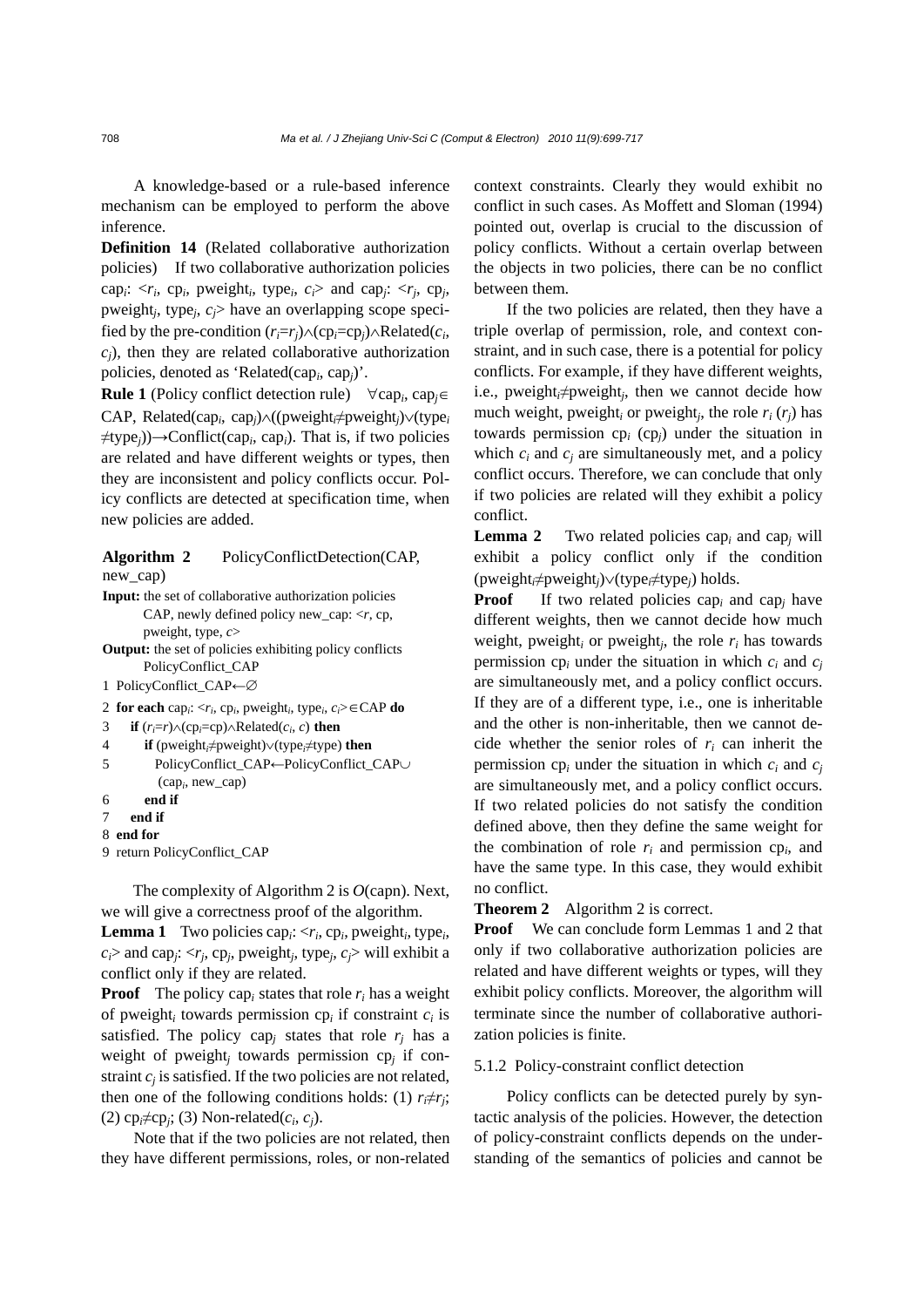determined directly from policy specifications. Owing to the complexity and diversity of SoD constraints, detecting policy-constraint conflicts is a complex topic, and in this subsection, we focus on providing conflict detection methods for conflicts exhibited by collaborative authorization policies and SSoD (static SoD) contraints. We will address other types of constraints (e.g., cardinality constraints and dynamic SoD variations) in future work.

SSoD is also called strong exclusion, indicating that the same user can be assigned to no more than one role in a mutually exclusive role set, or the same role/user cannot be assigned two or more permissions in a mutually exclusive permission set. SSoD constraints concern rules about how the users and permissions assigned to different roles may overlap and are checked at specification time to prevent the construction of any authorization policy that may violate the constraints. To detect policies that are in conflict with SSoD constraints, we define the concept of the policy-specification rule.

**Definition 15** (Policy-specification rule) Policyspecification rules are used to detect the conflicts arising from the specification of collaborative authorization policies that violate SSoD constraints. Each policy-specification rule is associated with a SSoD constraint and takes the form: psr(sc): ∀cap*i*, cap*j*∈CAP, *C*→Conflict(cap*i*, cap*i*), where sc denotes the SSoD constraint. The rule states that if two policies cap*i* and cap*j* satisfy the conditions specified in expression *C*, then they exhibit a policy-constraint conflict.

For example, consider a SSoD constraint  $sc<sub>1</sub>$ stating that users are not allowed both to draft and to approve contracts. The constraint can also be stated as: "Two policies that have overlapping roles, and grant permissions to draft and approve contracts respectively, should not exist." This can be defined as a policy-specification rule shown below:

psr(sc1): ∀cap*i*, cap*i*∈CAP, (Role(cap*i*)∩Role(cap*j*) ≠∅)∧(cp*i*=<draft, contract>)∧(cp*j*=<approve, contract>)→Conflict(cap*i*, cap*i*),

where Role(cap*i*) denotes the set of roles related to policy cap*i*. If cap*<sup>i</sup>* is non-inheritable, then Role(cap*i*)  $=r_i$ . If it is inheritable, then Role(cap<sub>i</sub>)= $r_i \cup \{r_j | r_j \ge r_i\}$ .

Policy-specification rules are evaluated at specification time, when new policies are added.

## **Algorithm 3** PolicyConstraintConflictDetection(CAP, PSR, new\_cap)

- **Input:** CAP, the set of policy-specification rules PSR, and newly added policy new\_cap
- **Output:** the set of policies exhibiting policy-constraint conflicts PC\_Conflict
- 1 PC\_Conflict←∅
- 2 **for each** cap*i*∈CAP **do**
- 3 **for each** psr∈PSR **do**
- 4 **if** cap*i* and new\_cap satisfy the condition expression defined in psr **then**
- 5 PC\_Conflict←PC\_Conflict∪(cap*i*, new\_cap)
- 6 **end if**
- 7 **end for**
- 8 **end for**
- 9 return PC\_Conflict

Suppose that the number of policy-specification rules is psrn. The complexity of the algorithm is *O*(capn×psrn).

**Theorem 3** Algorithm 3 is correct.

**Proof** According to Definition 15, if two policies satisfy the condition specified in a policy-specification rule, then they violate the SoD constraint related to the rule, and a policy-constraint conflict occurs. Algorithm 3 compares every policy pair composed of an existing policy and the new policy with policyspecification rules. If these rules are correctly defined, then the algorithm will return all policies exhibiting policy-constraint conflicts. The algorithm will terminate since CAP and PSR are both finite sets.

## **5.2 Conflict resolution**

If conflicts occur, it becomes necessary to apply methods for conflict resolution. A practical method for resolving conflicts is to identify which policy involved in a conflict situation will take precedence. Some methods that can be used to establish precedence in policy conflict situations have been studied in policy-based management systems including negative policy precedence and assigning explicit priorities to policies (Dunlop *et al*., 2003; He *et al*., 2005), but they can produce valid results in only some circumstances and are not suitable for our collaborative authorization policies.

To address this issue, based on our previous research (Ma *et al*., 2009), the concepts of 'priority rule' and 'resolution policy' are introduced in this work, allowing security administrators to decide the methods for conflict resolution flexibly according to the system requirements.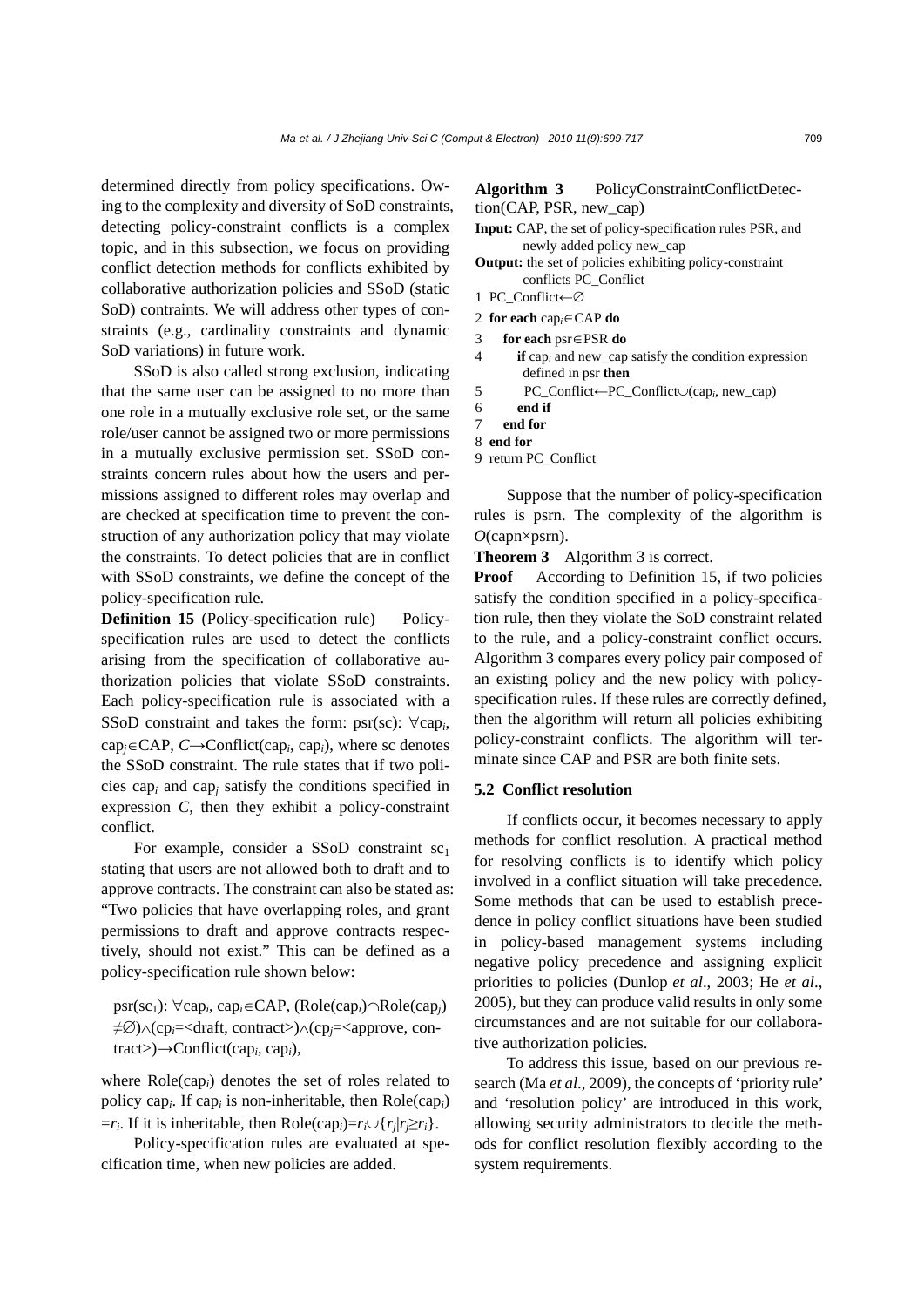**Definition 16** (Priority rule) A priority rule defines a method to identify which policy involved in a conflict situation will take precedence. It can be formally described as priority\_rule: <cap*i*, relation, cap*j*>*→* priority(cap<sub>*i*</sub>)>priority(cap<sub>*i*</sub>), where cap<sub>*i*</sub> and cap<sub>*i*</sub> are two policies involved in a conflict situation, and 'relation' denotes a possible relationship between them. For example, <cap*i*, *>*timestamp, cap*j*> represents that the creation date of cap*i* is later than that of cap*j*, and  $\langle \text{cap}_i, \langle \text{Poisson}_i \rangle$  cap<sub>j</sub>> indicates that the permission weight of cap*<sup>i</sup>* is smaller than that of cap*j*. The possible relationships between two policies can be defined flexibly according to the conflict resolution requirements of the system. The rule states that if two policies cap*i* and cap*j* satisfy the relationship specified by 'relation', then cap*i* precedes cap*j*.

**Definition 17** (Resolution policy) A resolution policy is a total order of some priority rules that can be formally described as resolution\_policy: (priority\_ rule1>priority\_rule2>…>priority\_rule*n*). Therein priority\_rule<sub>t</sub> ( $t=1, 2, ..., n$ ) are the priority rules integrated in the resolution policy, and  $\geq$  denotes the order of priority established for the rules. Conflict resolution is a step-by-step process. Sequentially, a priority rule of higher priority is selected to resolve remaining conflicts at each step, until no conflict remains.

For example, there is a conflict resolution policy defined as resolution\_policy: (priority\_rule<sub>1</sub>>priority\_rule<sub>2</sub>>priority\_rule<sub>3</sub>).

```
priority_rule1: <capi, >timestamp, capj>→
    priority(capi)>priority(capj), 
priority_rule2: <capi, >granter_level, capj>→
    priority(capi)>priority(capj), 
priority_rule<sub>3</sub>: <cap<sub>i</sub>, <<sub>pweight</sub>, cap<sub>i</sub>>→
    priority(capi)>priority(capj).
```
The resolution policy represents that when two policies cap*i* and cap*j* exhibit a conflict, first we will compare the timestamps of the two conflict policies, and a new policy will override an old policy. If they have the same timestamp, then we compare the level of the two granters, and a higher-level granter overrides a lower-level granter. If the level of the two granters cannot be compared, then the policy with smaller weight will take precedence.

The maximum number of conflicts exhibited by all collaborative authorization policies is 1/2×capn× (capn−1). The complexity of resolving all these conflicts using the proposed conflict resolution method is  $O(m \times capn^2)$ , where *m* is the number of priority rules in the resolution policy.

#### **6 Implementation framework of CACAM**

Fig. 3 gives a high-level overview of the implementation framework of CACAM.

The framework consists of a certificate authority (CA) and a collaborative authorization server (CAS). The CA aims to create an X.509 access certificate for each legitimate user. The CAS is responsible for deciding whether an access request will be granted. When a user wants to access a collaborative permission, the user sends his/her access request and the access certificate issued by CA to CAS, and CAS makes an access decision, i.e., to grant or deny the request. First, CAS verifies the validity of the access certificate, and authenticates the requester. Then, it evaluates defined collaborative authorization policies applicable to the request. If the requester cannot satisfy the collaboration constraint of the targeted permission, then it checks all signed trust delegation



**Fig. 3 The implementation framework of the collaborative access control authorization model (CACAM)**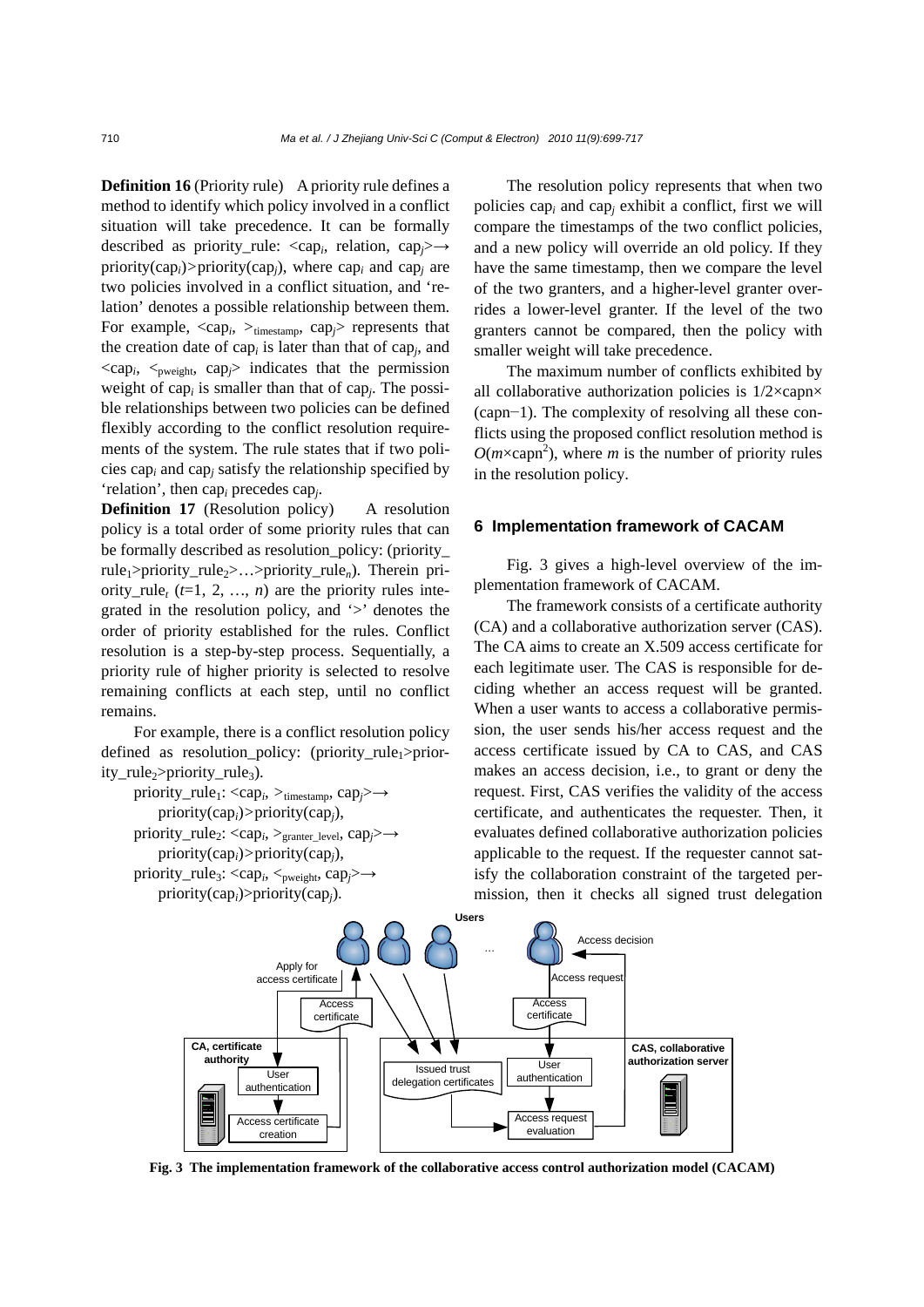certificates to identify collaborators who are willing to support the request. A user can issue a trust delegation certificate if he/she trusts another user to gain specific collaborative permission. The certificate is signed with the issuer's private key. All signed trust delegation certificates are stored in CAS for future access request evaluation. Finally, CAS decides whether the collaborators permitting the request satisfy the collaboration constraint of the requested permission or not, and makes an access decision.

## **6.1 Access certificate**

**Definition 18** (Role identity code) In CACAM, each role has a unique identity code represented by a prime number, e.g., 3, 5, and 7. The identity codes of two roles must be different. In the following sections, let ic*i* represent the identity code of role *ri*.

**Definition 19** (Role assignment parameter) A role assignment parameter is used to express all roles assigned to a user. The role assignment parameter of user *u* is the product of the identity codes of all roles assigned to *u*, i.e.,  $ra = \prod_{r \in P} ic_i$ , where *P* denotes the

set of roles assigned to *u*.

**Definition 20** (Access certificate) A user must apply for an access certificate issued by CA before he/she accesses permissions. Access certificates are used to authenticate securely a user that is requesting access to a permission. Fig. 4 shows the contents of an access certificate. Fig. 5 shows the process of issuing access certificates.



**Fig. 4 X.509 access certificate**



**Fig. 5 The process of issuing access certificates**

Furthermore, since a change to the system state (e.g., the deletion of an existing role) may cause an access certificate to be invalid, a table of invalid access certificates is created and stored in CAS to present a user from accessing permissions using an invalid certificate. For example, if a user has been revoked from a role following a change in organizational circumstances, his/her access certificate will be invalid.

#### **6.2 Access request evaluation**

Fig. 6 shows the authorization process in CA-CAM.



**Fig. 6 The process of data access in the collaborative access control authorization model (CACAM)**

When a user requests to be granted a collaborative permission, the user sends his/her access request and access certificate to CAS. First, CAS verifies the validity of the certificate. If the certificate is invalid, then the request will be denied; otherwise, CAS evaluates all collaborative authorization policies and calculates the total weight of the targeted permission owned by the role activated by the requester. If the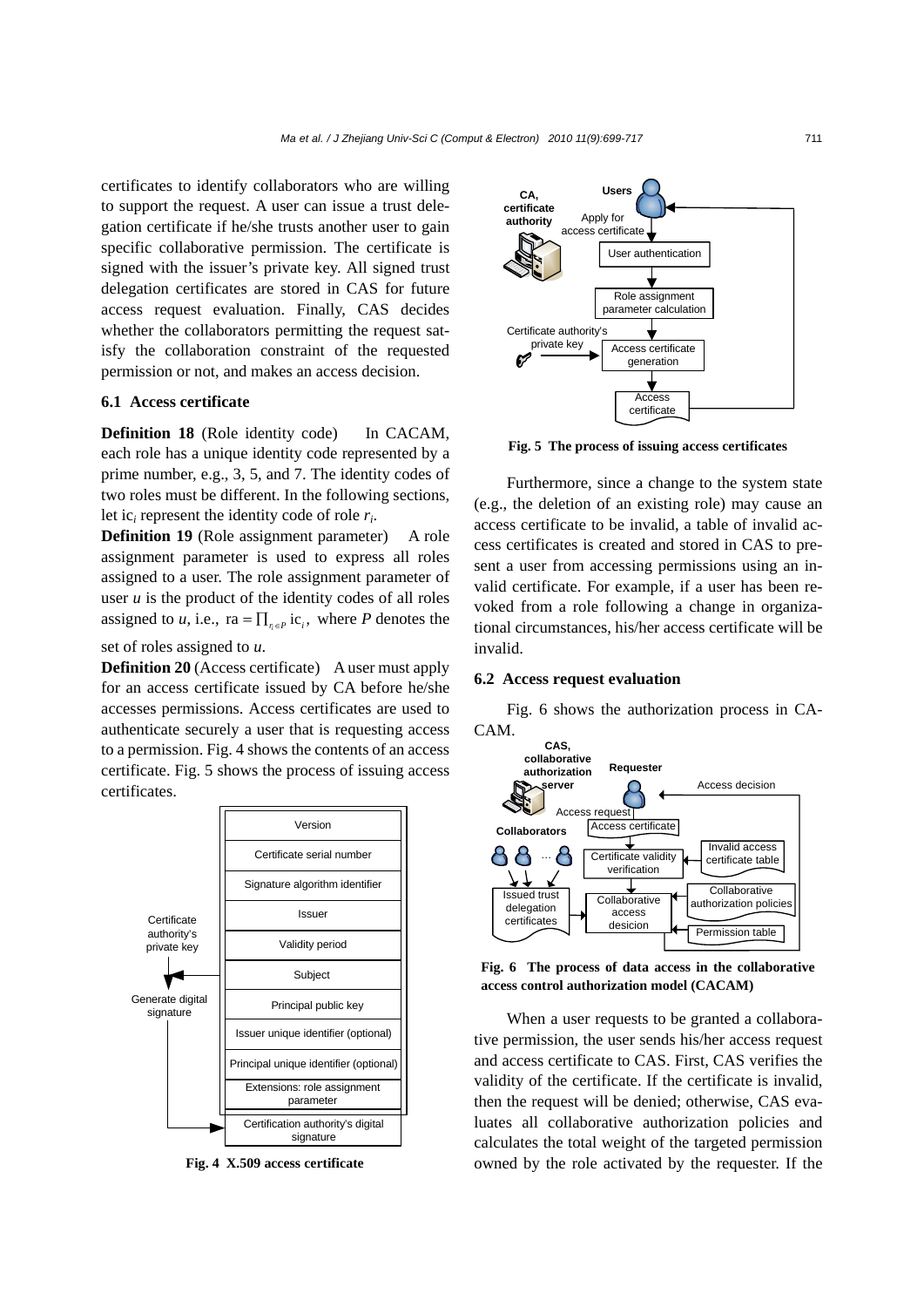requester can satisfy the collaboration constraint of the targeted permission, then CAS grants the access request; otherwise, CAS evaluates all policies, identifies the set of roles and users that have a weight over the targeted permission, and checks the list of signed trust delegation certificates. If there exists a user who has been assigned a weight over the requested permission and he/she has issued a trust delegation certificate associated with the requester and the targeted permission (i.e., he/she trusts the requester to access the targeted permission), then CAS will verify the validity of the trust delegation certificate. If the certificate is valid, then the user is a collaborator supporting the request. If all users permitting the request satisfy the collaboration constraint of the targeted permission, then CAS grants the request; otherwise, the request will be denied.

#### 6.2.1 Trust delegation certificate

**Definition 21** (Trust delegation certificate) A trust delegation certificate is issued when a user trusts a requester to gain specific collaborative permission. A trust delegation certificate takes the form 'tdc:  $ER_{KR}$  [Issuer, Role, subject, cp, Trust\_Value, ValidDate<sub>s</sub>, ValidDate<sub>e</sub>]', where Issuer is the user who issues the certificate, Role denotes the role to which the issuer is assigned, 'subject' is a specific user who is the target of the certificate (i.e., the issuer is willing to support subject in gaining the targeted collaborative permission), cp is the targeted collaborative permission of the certificate, Trust\_Value is used to represent the level of trust the issuer may have in 'subject' in accessing cp (i.e., how much 'subject' is trusted by the issuer to access cp), ValidDate, represents the starting date on which the certificate can be considered valid, ValidDate $_{e}$  represents the ending date on which the certificate will be considered invalid, ER represents the digital signature algorithm, and KRissuer represents the private key of the issuer.

Trust delegation certificates are issued based on defined collaborative authorization policies. Only if there is a collaborative authorization policy that is associated with the combination of role *r* and collaborative permission cp, could a user who is a member of role  $r$  issue a trust delegation certificate over cp. A list of all issued trust delegation certificates is stored in CAS for access request evaluation.

Trust values and their meanings used in our ap-

proach are given in Table 3. The same issuer may have different levels of trustworthiness in the same requester to access different collaborative permissions. For example, a requester who is trusted to design a drawing may not be trusted to approve a drawing.

**Table 3 Trust values and corresponding descriptions**

| Value | Meaning  | Description                      |
|-------|----------|----------------------------------|
| 1     | Minimal  | Lowest possible trust            |
| 2     | Average  | Most users have this trust level |
| 3     | Good     | More trustworthy than most users |
| 4     | Complete | Completely trust this user       |

Examples of trust delegation certificates are as follows:

tdc<sub>1</sub>: ER<sub>KR</sub>  $[u_2,$  general manager,  $u_8$ , <write, secret drawing>, 3, 2007/08/31, 2009/09/01];

tdc<sub>2</sub>: ER<sub>KR</sub><sub> $\mu$ </sub> [ $u$ <sub>2</sub>, general manager,  $u$ <sub>10</sub>, <write, secret drawing>, 1, 2007/08/31, 2008/02/30].

The first certificate states that user  $u_2$  who is a member of role 'general manager' has a trust level of 'Good' in user  $u_8$  to write secret drawings, whereas the second certificate means that user  $u_2$  has a trust level of 'Minimal' in user  $u_{10}$  to write secret drawings. **Definition 22** (Trustworthiness threshold) A trustworthiness threshold is used to decide whether the issuer of a trust delegation certificate could be a collaborator supporting the target user to gain the targeted permission of the certificate. When a requester requires access to a collaborative permission, CAS will check all signed trust delegation certificates to identify collaborators agreeing with the request. Suppose that there exists a certificate that is associated with the requester and the requested permission. Only if the trust-value specified in the certificate is equal to or greater than the predefined thresholdnumber, could the issuer of the certificate be a collaborator supporting the request. Security administrators can set a threshold-number for trustworthiness according to system security requirements.

Let us assume a trustworthiness threshold of Trust\_Thres=2. According to the above certificates, if user  $u_{10}$  requests to be granted the collaborative permission to write a secret drawing, user  $u_2$  will not be deemed as a collaborator of the request since the trust-value specified in certificate tdc<sub>2</sub> is less than Trust\_Thres.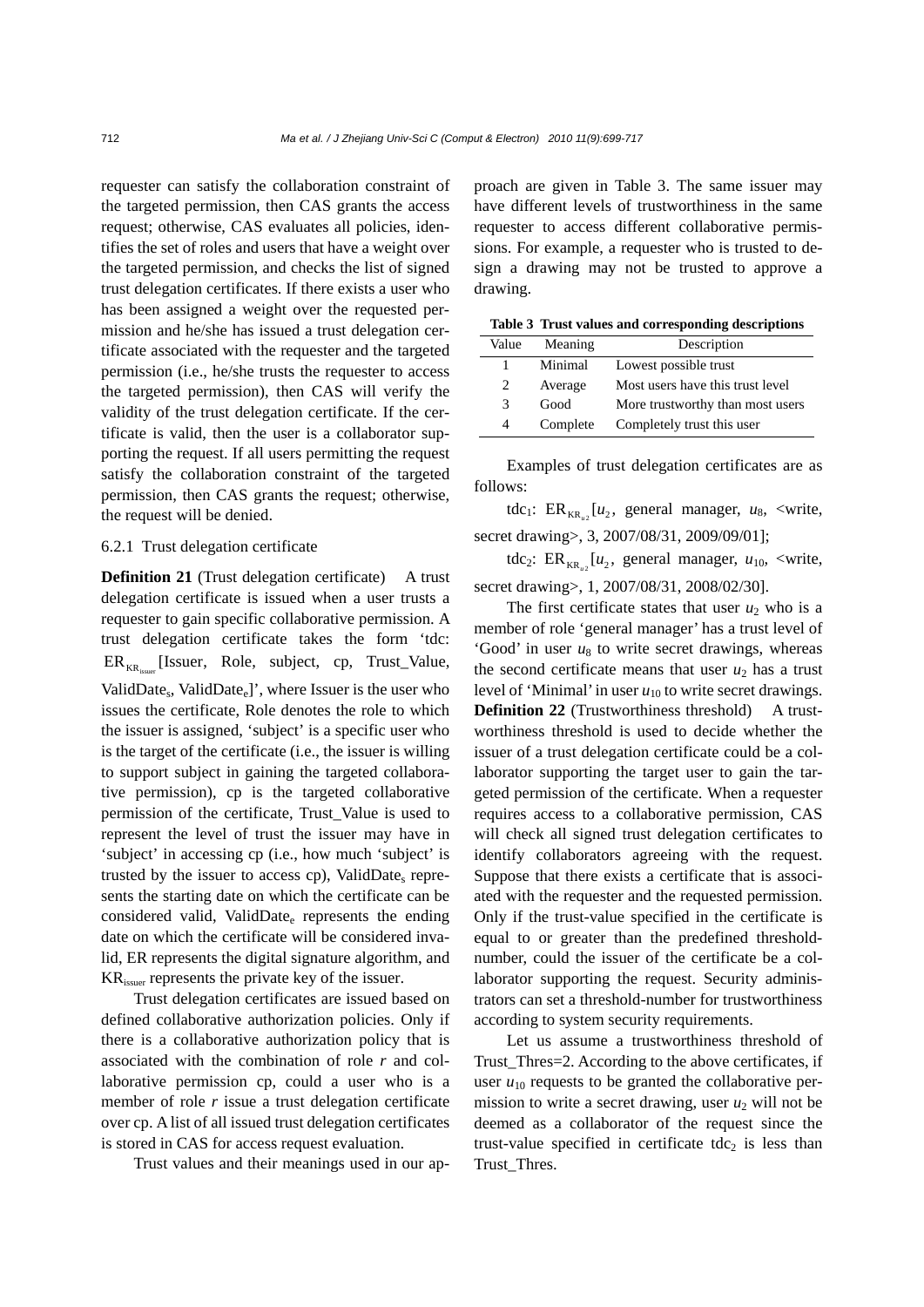#### 6.2.2 Access request evaluation algorithm

Algorithm 4 is used to determine whether a particular user's request to access a collaborative permission is allowed. In the following sections, let ER, DR, KR*u*, and KU*<sup>u</sup>* represent the RSA encryption algorithm, RSA decryption algorithm, private key of user *u*, and public key of user *u*, respectively.

#### **Algorithm 4** AccessRequest\_Evaluation(rm, ac)

**Input:** access request rm, and the requester's access certificate ac. rm takes the form 'rm:  $ER_{KR_u}[u, r, cp, N_u]$ ', where

*u* is the requester, *r* is the role activated by requester *u*, cp is the targeted collaborative permission, and *Nu* is a random number

- **Output:** If the access request is granted, then return true; otherwise, return false
- 1 tw←0 /\* tw denotes the total weight of permission cp owned by all collaborators supporting the request \*/
- 2 PR←∅ /\* PR represents the set of roles that have a weight over the requested permission cp \*/
- 3 PU $\leftarrow \emptyset$  /\* PU represents the set of users that have a weight over the requested permission cp \*/
- 4 Col←∅ /\* Col represents the set of users supporting the request \*/
- 5 **if** ac is an invalid certificate **then** /\* verify ac's validity \*/
- 6 return false
- 7 **end if**
- /\* check whether the requester  $u$  is a member of role  $r$  \*/
- 8 **if** the role assignment parameter of ac is not divisible by the identity code of role *r* **then**
- 9return false
- 10 **end if**
- 11 DR<sub>KU</sub>  $\lceil \text{rm} \rceil$  /\* decrypt rm with the public key of  $u \cdot \sqrt{k}$
- 12 check random number  $N_u$  and decide whether the request is a replay attack
- 13 **if** the request is a replay attack **then**
- 14 return false
- 15 **end if**
- /\* calculate the total weight of permission cp owned by role *r* \*/ 16 tw←tw+Totalweight(*r*, cp)
- $/*$  if role  *cannot be granted the targeted permission cp*  $*/$
- 17 **if** tw==0 **then**
- 18 return false
- 19 **end if**
- 20 **if** requester *u* satisfies the collaboration constraint of permission cp **then**
- 21 return true
- 22 **end if**
- /\* identify the set of roles and users that have a weight over the requested permission cp \*/
- 23 PR←∪{*rj*|*rj*∈Role(cap*i*), cap*i*: <*ri*, cp*i*, pweight*i*, type*i*, *ci*>∈CAP, cp*i*=cp}
- 24 PU← $\bigcup \{u_i | u_i \in \text{UA}(r_i), r_i \in \text{PR}, u_i \neq u\}$  /\* UA( $r_i$ ) represents the set of users assigned role  $r_i$ <sup>\*</sup>/

#### 25 **for each** user *uj*∈PU **do**

- 26 evaluate all issued trust delegation certificates and decide whether there exists a certificate that is issued by *uj* and associated with requester *u* and targeted permission cp
- 27 **if** there exists such a certificate as 'tdc:  $ER_{KR} [u_i, r_j, u,$

cp, Trust\_Value, ValidDate<sub>s</sub>, ValidDate<sub>e</sub>]' (i.e.,  $u_i$  is willing to support requester  $u$  to gain cp) and the certificate is valid **then** 

- /\* check whether the trust-value reflecting the trustworthiness *uj* has in requester *u* in accessing targeted permission cp is equal to or greater than the defined trustworthiness threshold \*/
- 28 **if** Trust\_Value≥Trust\_Thres **then**
- 29 Col←Col∪{< $u_i$ ,  $r_i$ >} /\* add < $u_i$ ,  $r_i$ > to the set of collaborators permitting the request \*/
- 30 tw←tw+Totalweight(*rj*, cp)
- 31 **end if**
- 32 **end if**
- 33 **end for**
- 34 **if** all users permitting the request satisfy the collaboration constraint of permission cp **then**
- 35return true
- 36 **else**
- 37return false
- 38 **end if**

The complexity of the algorithm is  $O(\text{capn} \times \text{rn}^2)$  $\times$ un)+ $O(I)$ , where un is the number of users, rn is the number of roles, and *O*(*I*) is the complexity of the RSA algorithm.

**Theorem 4** Algorithm 4 is correct.

**Proof** An access request can be granted only if the following three conditions hold:

1. The requester is a legitimate user of the system.

2. The role activated by the requester has been assigned the requested permission via the specification of collaborative authorization policies; i.e., the total weight of the permission owned by the role should not be equal to 0.

3. The collaborators supporting the request satisfy the collaboration constraint of the requested permission.

The algorithm grants an access request only if the above conditions hold true.

Moreover, the algorithm will terminate. If the requester is illegitimate or his/her access certificate is invalid, the algorithm will terminate. Otherwise, the algorithm evaluates defined collaborative authorization policies, checks all signed trust delegation certificates, and decides whether the request will be granted or denied. Since the number of collaborative authorization policies and the set of users are finite, the algorithm will stop.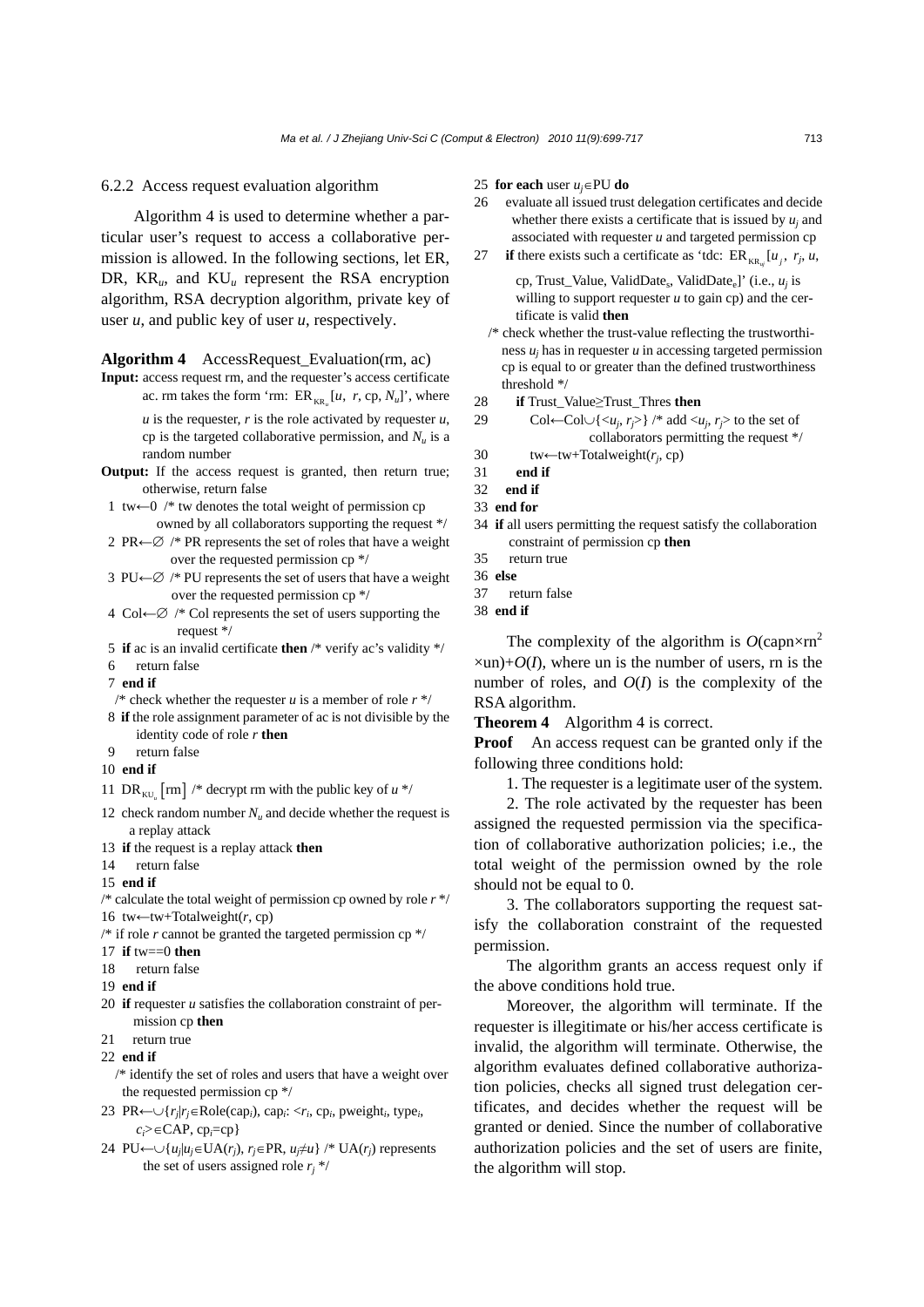## **7 An illustrative example**

An illustrative example we will use is an electrical design document management system. Fig. 7 shows the roles and the role hierarchy in the system.

Electrical design documents in the system are classified into three security levels, 'top secret', 'secret', and 'public', where 'top secret' is the highest security level and 'public' is the lowest. Permissions to access public documents are regular permissions (i.e., public documents can be accessed by a requester without the participation or agreement of other users),



**Fig. 7 Example roles and role hierarchy for an electrical design document management system**

whereas permissions for accessing documents with level 'top secret' or 'secret' are collaborative permissions (i.e., these documents need to be accessed collaboratively by multiple users). Table 4 shows collaborative permissions for accessing top secret documents and corresponding collaboration constraints.

Related collaborative authorization policies in the system are defined in Table 5.

First, we will give an example of access certificate creation. Table 6 shows the user-role assignments in the system.

Assume that user  $u_3$  sends a request to CA to apply for an access certificate. If  $u_3$  is already authenticated, then CA will calculate the role assignment parameter for  $u_3$ , ra $(u_3)=3\times5=15$ , where 3 and 5 are the identity codes of designer and auditor, respectively. Finally, CA will create an X.509 access certificate for *u*3.

Next, we show an example of access request evaluation. Assume that  $u_3$  activates the role 'designer' and wants to read drawing *d* with level 'top secret'. First,  $u_3$  sends the request and his/her access certificate to CAS. If the certificate is valid, then CAS

| Collaborative permission                                                          | Corresponding<br>collaboration constraint                                                                                                                                                                                                                                                                                                                              | Description                                                                                                                                                                                                                                                                                                                                                                                               |
|-----------------------------------------------------------------------------------|------------------------------------------------------------------------------------------------------------------------------------------------------------------------------------------------------------------------------------------------------------------------------------------------------------------------------------------------------------------------|-----------------------------------------------------------------------------------------------------------------------------------------------------------------------------------------------------------------------------------------------------------------------------------------------------------------------------------------------------------------------------------------------------------|
| $cp_1$ : <read, secret<br="" top="">document, <math>cc_1</math>&gt;</read,>       | $cc_1$ : (col_num>=2) $\wedge$ (total_<br>weight $>=5$ ) $\land$ ((role_set $\supseteq$<br>'board chairman') v(role_set<br>$\supseteq$ 'general manager'))                                                                                                                                                                                                             | The permission to read top secret documents cannot be granted to a<br>requester unless the requester has approval from other users in-<br>cluding a board chairman or general manager, and the total weight<br>of the permissions owned by them is equal to or greater than 5                                                                                                                             |
| $cp_2$ : <print, secret<br="" top="">document, <math>cc_2</math></print,>         | $cc_2$ : (col_num>=3) $\land$ (role_<br>num>=2) $\wedge$ (total_weight<br>>=6) \(role_set_'board<br>chairman')                                                                                                                                                                                                                                                         | The permission to print top secret documents cannot be granted to a<br>requester unless the requester has approval from at least two<br>other users. Moreover, the requester and the participants should<br>activate at least two different roles including the role 'board<br>chairman', and the total weight of the permissions owned by<br>them is equal to or greater than 6                          |
| $cp_3$ : <write, secret<br="" top="">document, <math>cc3</math></write,>          | $cc_3$ : (col_num>=3) $\land$ (role_<br>$num \geq 2$ \oldex \text{ \text{ \text{ \text{ \text{ \text{ \text{ \text{ \text{ \text{ \text{ \text{ \text{ \text{ \text{ \text{ \text{ \text{ \text{ \text{ \text{ \text{ \text{ \text{ \text{ \text{ \text{ \text{ \text{ \t<br>>=5) $\land$ ((role_set_'board<br>chairman')∨(role_set<br>$\supseteq$ 'general manager')) | The permission to write top secret documents cannot be granted to<br>a requester unless the requester has approval from at least two<br>other users. Moreover, the requester and the participants should<br>activate at least two different roles including the role 'board<br>chairman' or 'general manager', and the total weight of the<br>permissions owned by them is equal to or greater than 5     |
| $cp_4$ : <proof-read, top<br="">secret document, cc<sub>4</sub>&gt;</proof-read,> | $cc_4$ : (col_num>=3) $\wedge$ (total_<br>weight $>=5$ ) $\land$ ((role_set $\supseteq$<br>'board chairman') $\vee$<br>$(role_set\_'general)$<br>manager'))                                                                                                                                                                                                            | The permission to proof-read top secret documents cannot be<br>granted to a requester unless the requester has approval from at<br>least two other users including a board chairman or general<br>manger, and the total weight of the permissions owned by them<br>is equal to or greater than 5                                                                                                          |
| $cp5$ : <approve, secret<br="" top="">document, <math>cc5</math></approve,>       | $cc_5$ : (col_num>=3) $\wedge$ (total_<br>weight $>=5$ ) $\land$ ((role_set $\supseteq$<br>{board chairman, technique<br>$manager$ }) $\lor$ (role_set $\supseteq$<br>{general manager, technique<br>manager}))                                                                                                                                                        | The permission to approve top secret documents cannot be granted<br>to a requester unless the requester has approval from at least two<br>other users. Moreover, the collaborators supporting the request<br>should include a board chairman and a technique manger or a<br>general manger and a technique manger, and the total weight of<br>the permissions owned by them is equal to or greater than 5 |
|                                                                                   |                                                                                                                                                                                                                                                                                                                                                                        |                                                                                                                                                                                                                                                                                                                                                                                                           |

**Table 4 Example collaborative permissions and corresponding collaboration constraints**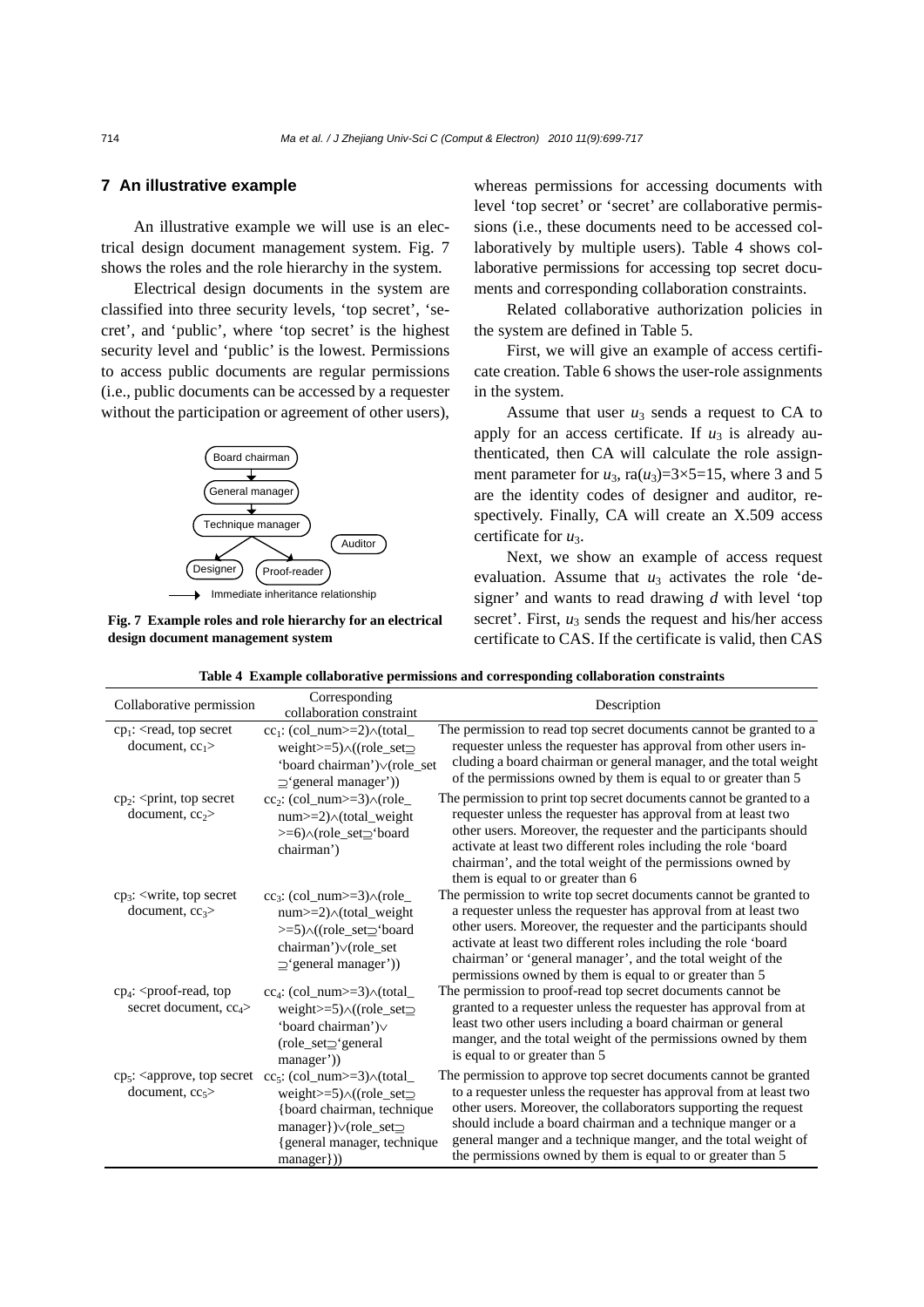| Collaborative authorization policy                                                           | Description                                                                                                                                                                                     |
|----------------------------------------------------------------------------------------------|-------------------------------------------------------------------------------------------------------------------------------------------------------------------------------------------------|
| cap <sub>1</sub> :<br>board chairman, cp <sub>1</sub> , 3, 0, null>                          | A board chairman is assigned a weight of 3 towards collaborative permission $cp1$                                                                                                               |
| cap <sub>2</sub> : <general cp<sub="" manager,="">1, 2, 0, null&gt;</general>                | A general manager is assigned a weight of 2 towards collaborative permission $cp1$                                                                                                              |
| cap <sub>3</sub> : <technique cp<sub="" manager,="">1, 1, 0, cc<sub>1</sub>&gt;,</technique> | A technique manager is assigned a weight of 1 towards collaborative permission                                                                                                                  |
| cc <sub>1</sub> : (time>=9:00) $\land$ (time<=17:00)                                         | $cp1$ when access time is between 9 am and 5 pm                                                                                                                                                 |
| cap <sub>4</sub> : <designer, cp<sub="">1, 1, 1, cc<sub>2</sub>&gt;</designer,>              | A role designer, proof-reader, or auditor is assigned a weight of 1 towards $cp1$                                                                                                               |
| cap <sub>5</sub> : <proof-reader, <math="">cp_1, 1, 0, <math>cc_2</math>&gt;</proof-reader,> | when access time is between 9 am and 5 pm, and the access IP address belongs                                                                                                                    |
| cap <sub>6</sub> : <auditor, cp<sub="">1, 1, 0, cc<sub>2</sub>&gt;</auditor,>                | to the local area network. Since $cap_4$ is inheritable, the senior roles of designer,                                                                                                          |
| cc <sub>2</sub> : (time>=9:00) $\land$ (time<=17:00) $\land$                                 | e.g., technique manager, can inherit a weight of 1 towards $cp1$ when the access                                                                                                                |
| (access_IP_address in DA_IPSet)                                                              | time is between 9 am and 5 pm, and the access IP address belongs to the local<br>area network                                                                                                   |
| $cap_7$ :<br>board chairman, cp <sub>2</sub> , 3, 0, null>                                   | A board chairman is assigned a weight of 3 towards collaborative permission cp <sub>2</sub>                                                                                                     |
| cap <sub>8</sub> : <general cp<sub="" manager,="">2, 2, 0, null&gt;</general>                | A general manager is assigned a weight of 2 towards collaborative permission $cp2$                                                                                                              |
| cap <sub>9</sub> : <technique cp<sub="" manager,="">2, 1, 0, null&gt;</technique>            | A technique manager is assigned a weight of 1 towards collaborative permission                                                                                                                  |
|                                                                                              | cp <sub>2</sub><br>A board chairman is assigned a weight of 2 towards collaborative permission cp <sub>3</sub>                                                                                  |
| $cap_{10}$ :<br>board chairman, $cp_3$ , 2, 0, null>                                         |                                                                                                                                                                                                 |
| $cap_{11}$ : <general cp<sub="" manager,="">3, 2, 0, null&gt;</general>                      | A general manager is assigned a weight of 2 towards collaborative permission cp <sub>3</sub>                                                                                                    |
| cap <sub>12</sub> : <technique cp<sub="" manager,="">3, 1, 0, cc<sub>1</sub>&gt;</technique> | A technical manager is assigned a weight of 1 towards cp <sub>3</sub> when the access time<br>is between 9 am and 5 pm                                                                          |
| cap <sub>13</sub> : <designer, cp<sub="">3, 1, 1, cc<sub>2</sub>&gt;</designer,>             | A designer and its senior roles can be granted a weight of 1 towards $cp3$ when the                                                                                                             |
|                                                                                              | access time is between 9 am and 5 pm, and the access IP address belongs to the<br>local area network                                                                                            |
| cap <sub>14</sub> :<br>board chairman, cp <sub>4</sub> , 2, 0, null>                         | A board chairman is assigned a weight of 2 towards collaborative permission cp <sub>4</sub>                                                                                                     |
| cap <sub>15</sub> : <general cp<sub="" manager,="">4, 2, 0, null&gt;</general>               | A general manager is assigned a weight of 2 towards cp <sub>4</sub>                                                                                                                             |
| cap <sub>16</sub> : <technique cp<sub="" manager,="">4, 1, 0, cc<sub>1</sub>&gt;</technique> | A technique manager can be granted a weight of 1 towards $cp4$ when the access<br>time is between 9 am and 5 pm                                                                                 |
| cap <sub>17</sub> : <proof-reader, cp<sub="">4, 1, 1, cc<sub>2</sub>&gt;</proof-reader,>     | A proof-reader and its senior roles can be granted a weight of 1 towards $cp4$ when<br>the access time is between 9 am and 5 pm, and the access IP address belongs to<br>the local area network |
| cap <sub>18</sub> :<br>board chairman, cp <sub>5</sub> , 2, 0, null>                         | A board chairman is assigned a weight of 2 towards collaborative permission cp <sub>5</sub>                                                                                                     |
| cap <sub>19</sub> : <general cp<sub="" manager,="">5, 2, 0, null&gt;</general>               | A general manager is assigned a weight of 2 towards cp <sub>5</sub>                                                                                                                             |
| cap <sub>20</sub> : <technique cp<sub="" manager,="">5, 1, 0, cc<sub>1</sub>&gt;</technique> | A technique manager can be granted a weight of 1 towards $cp5$ when the access<br>time is between 9 am and 5 pm                                                                                 |
| cap <sub>21</sub> : <auditor, cp<sub="">5, 1, 0, cc<sub>2</sub>&gt;</auditor,>               | An auditor can be granted a weight of 1 towards $cp5$ when access time is between<br>9 am and 5 pm, and the access IP address belongs to the local area network                                 |

**Table 5 Examples of collaborative authorization policies** 

| Table 6 User-role assignments in the example system |  |
|-----------------------------------------------------|--|

| User           | Explicitly assigned $role(s)$ |  |
|----------------|-------------------------------|--|
| $u_1$          | Board chairman                |  |
| u <sub>2</sub> | General manager               |  |
| $u_3$          | Designer, auditor             |  |
| $u_4$          | Technique manager             |  |
| u <sub>5</sub> | Designer                      |  |
| u <sub>6</sub> | Proof-reader                  |  |
| $u_7$          | Auditor                       |  |

will evaluate all policies and decide whether  $u_3$  can satisfy the collaboration constraint of requested permission  $cp_1$ . Since permission  $cp_1$  can be granted only when at least two different users, including a board chairman or general manager, agree to do so, CAS will check the list of issued trust delegation certificates and collect those that support the access request. Let us assume that there exist the following two trust delegation certificates associated with the request; i.e., the target user of these certificates is the requester, and their targeted permission is the requested permission:

tdc<sub>1</sub>: ER<sub>KR</sub>  $[u_1,$  board chairman,  $u_3$ , <read, top secret drawing>, 2, 2008/03/01, 2009/09/01];

tdc<sub>2</sub>: ER<sub>KR<sub>xR</sub></sub> $[u_2,$  general manager,  $u_3$ , <read, top secret drawing>, 2, 2008/08/31, 2009/12/30].

Let us assume a trustworthiness threshold of Trust\_Thres=2. Both  $u_1$  and  $u_2$  have a trust-value of 2 in *u*3 to gain the requested permission; i.e., they permit the request. Since  $u_1$  is assigned a weight of 3, and  $u_2$  a weight of 2 towards permission cp<sub>1</sub>, all users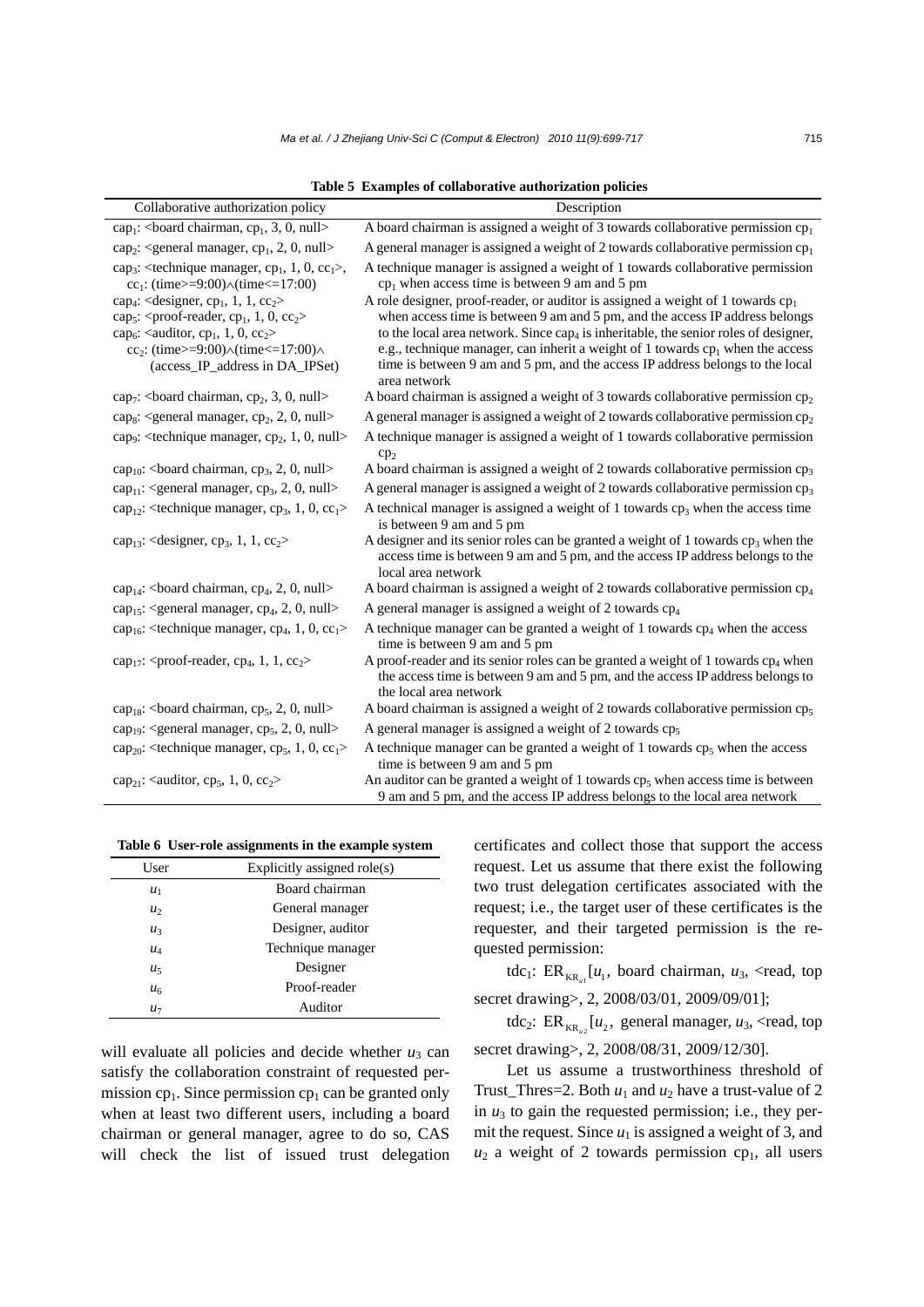permitting the request satisfy the collaboration constraint of permission  $cp<sub>1</sub>$  and CAS will grant the request*.* 

## **8 Conclusions and future work**

In this paper, we have proposed an authorization model for collaborative access control (CACAM). In CACAM, permissions are assigned to roles via the specification of collaborative authorization policies, in which a permission weight reflecting the degree of trust in a role in gaining a collaborative permission is considered and a context constraint used to guarantee the principle of least privileges is defined. Each collaborative permission is related to a collaboration constraint that must be satisfied by requesters to gain the permission, including the least number of collaborators and the least total weight owned by collaborators. CACAM can satisfy the special requirements of collaborative access control. The implementation framework of CACAM is also presented. Effective conflict detection and resolution methods are provided to guarantee the exemption of inconsistency and ambiguities within collaborative authorization policies.

Our future work will address several issues including the administration of the CACAM model and the further refinement of collaborative authorization policies, which are considered to exist at many different levels of abstraction.

#### **References**

- Ahn, G.J., Sandhu, R., 2000. The RCL 2000 Language for Specifying Role-Based Authorization Constraints. PhD Thesis, George Mason University, Fairfax, Virginia, **I**ISA.
- Alsulaiman, F.A., Miege, A., EI Saddik, A., 2007. Threshold-Based Collaborative Access Control. Proc. Int. Symp. on Collaborative Technologies and Systems, p.45-56. [doi:10.1109/CTS.2007.4621737]
- Ardagna, C.A., Cremonini, M., de Capitani di Vimercati, S., Samarati, P., 2008. A privacy-aware access control system. *J. Comput. Secur.*, **16**(4):369-397. [doi:10.3233/JCS-2008-0328]
- Carminati, B., Ferrari, E., 2008. Privacy-Aware Collaborative Access Control in Web-Based Social Networks. Proc. 22nd Annual IFIP WG 11.3 Working Conf. on Data and Applications Security, p.81-96. [doi:10.1007/978-3-540- 70567-3\_7]
- Crampton, J., 2003. Specifying and Enforcing Constraints in

Role-Based Access Control. Proc. 8th ACM Symp. on Access Control Models and Technologies, p.43-50. [doi:10.1145/775412.775419]

- Dey, A.K., 2001. Providing Architectural Support for Building Context-Aware Applications. PhD Thesis, Georgia Institute of Technology, Atlanta, Georgia, USA.
- Dunlop, N., Indulska, J., Raymond, K., 2003. Methods for Conflict Resolution in Policy-Based Management System. Proc. 7th Int. Enterprise Distributed Object Computing Conf., p.98-109. [doi:10.1109/EDOC.2003.1233841]
- Franz, E., Wahrig, H., Boettcher, A., Borcea-Pfitzmann, K., 2006. Access Control in a Privacy-Aware eLearning Environment. Proc. 1st Int. Conf. on Availability, Reliability and Security, p.879-886. [doi:10.1109/ARES.2006.20]
- Gambetta, D., 1990. Can We Trust Trust? *In*: Gambetta, D. (Ed.), Trust: Making and Breaking Cooperative Relations. Basil Blackwell, Oxford, p.213-237.
- Gligor, V.D., Gavrila, S., Ferraiolo, D., 1998. On the Formal Definition of Separation of Duty Policies and Their Composition. Proc. IEEE Computer Society Symp. on Research in Security and Privacy, p.172-183. [doi:10. 1109/SECPRI.1998.674833]
- He, Z.L., Tian, J.D., Zhang, Y.S., 2005. Analysis, detection and resolution of policy conflict. *J. Lanzhou Univ. Technol.*, **31**(5):83-86 (in Chinese).
- Hulsebosch, R.J., Salden, A.H., Bargh, M.S., Ebben, P.W.G., Reitsma, J., 2005. Context Sensitive Access Control. Proc. 10th ACM Symp. on Access Control Models and Technologies, p.111-119. [doi:10.1145/1063979.1064000]
- Joshi, J.B.D., Bertino, E., Shafiq, B., Ghafoor, A., 2003. Dependencies and Separation of Duty Constraints in GTRBAC. Proc. 8th ACM Symp. on Access Control Models and Technologies, p.51-64. [doi:10.1145/775412. 775420]
- Kim, K.I., Ko, H.J., Choi, W.G., Lee, E.J., Kim, U.M., 2008. A Collaborative Access Control Based on XACML in Pervasive Environments. Proc. Int. Conf. on Convergence and Hybrid Information Technology, p.7-13. [doi:10. 1109/ICHIT.2008.225]
- Koch, M., Mancini, L.V., Parisi-Presicce, F., 2002. A graph based formalism for RBAC. *ACM Trans. Inf. Syst. Secur.*, **5**(3):332-365. [doi:10.1145/545186.545191]
- Li, D., Rao, P., Bertino, E., Li, N.H., Lobo, J., 2008. Policy Decomposition for Collaborative Access Control. Proc. 13th ACM Symp. on Access Control Models and Technologies, p.103-112. [doi:10.1145/1377836.1377853]
- Li, E.Y., Du, T.C., Wong, J.W., 2007. Access control in collaborative commerce. *Decis. Support Syst.*, **43**(2):675- 685. [doi:10.1016/j.dss.2005.05.022]
- Ma, C.H., Lu, G.D., Qiu, J., 2009. Conflict detection and resolution for authorization policies in workflow systems *J. Zhejiang Univ.-Sci. A.*, **10**(8):1082-1092. [doi:10.1631/ jzus.A0820366]
- Michael, J., Nash, J., Keith, R., 1990. Some Conundrums Concerning Separation of Duty. Proc. IEEE Symp. on Research in Security and Privacy, p.201-209. [doi:10. 1109/RISP.1990.63851]